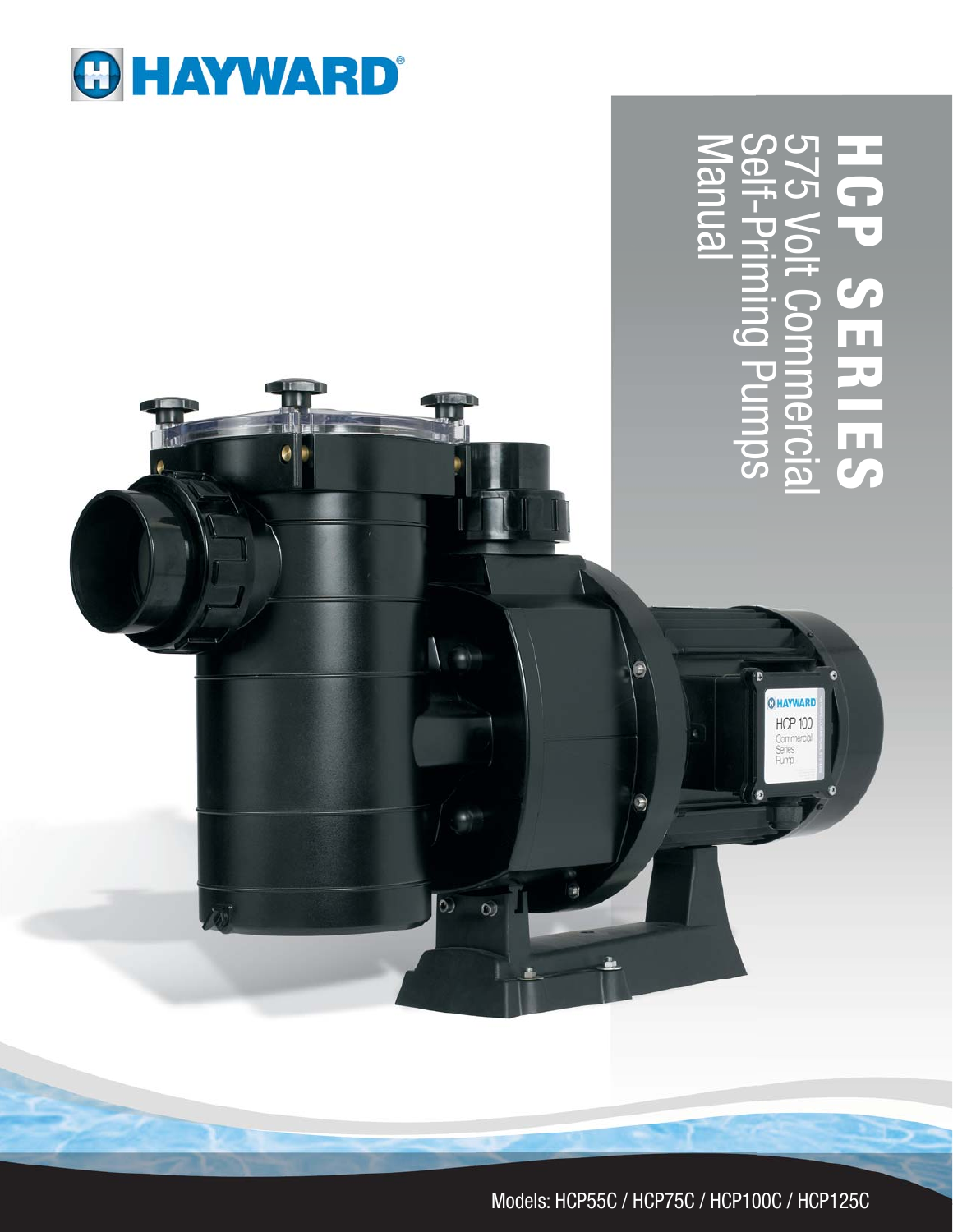# Table of Contents

## 1. Description

- 1.1 HCP Series Self-Priming Centrifugal Pump and Trap<br>1.2 Technical Characteristics
- **Technical Characteristics**

## 2. Safety Instructions

- 2.1 Safety Signs Used in the Manual
- 2.2 Important Safety Instructions
- 2.3 Nameplate Ratings<br>2.4 Liability
- Liability
- 2.5 Standards<br>2.6 General In
- General Instructions in Relation to User Safety

## 3. Dimensions

## 4. Packing, Transport and Storage

- 4.1 Handle with Care<br>4.2 Clean-Up
- Clean-Up

## 5. Installation

- 5.1 Location<br>5.2 Foundation
- **Foundation**
- 5.3 HCP Pump Piping Suction Lift Installation
- 5.4 HCP Pump Piping Flooded Installation

## 6. Connection to the Main Power Supply

- 6.1 Electrical<br>6.2 Voltage
- Voltage
- 6.3 Emergency Shutoff
- 6.4 Grounding/Bonding
- 6.5 Wiring
- 6.6 Engineering Specs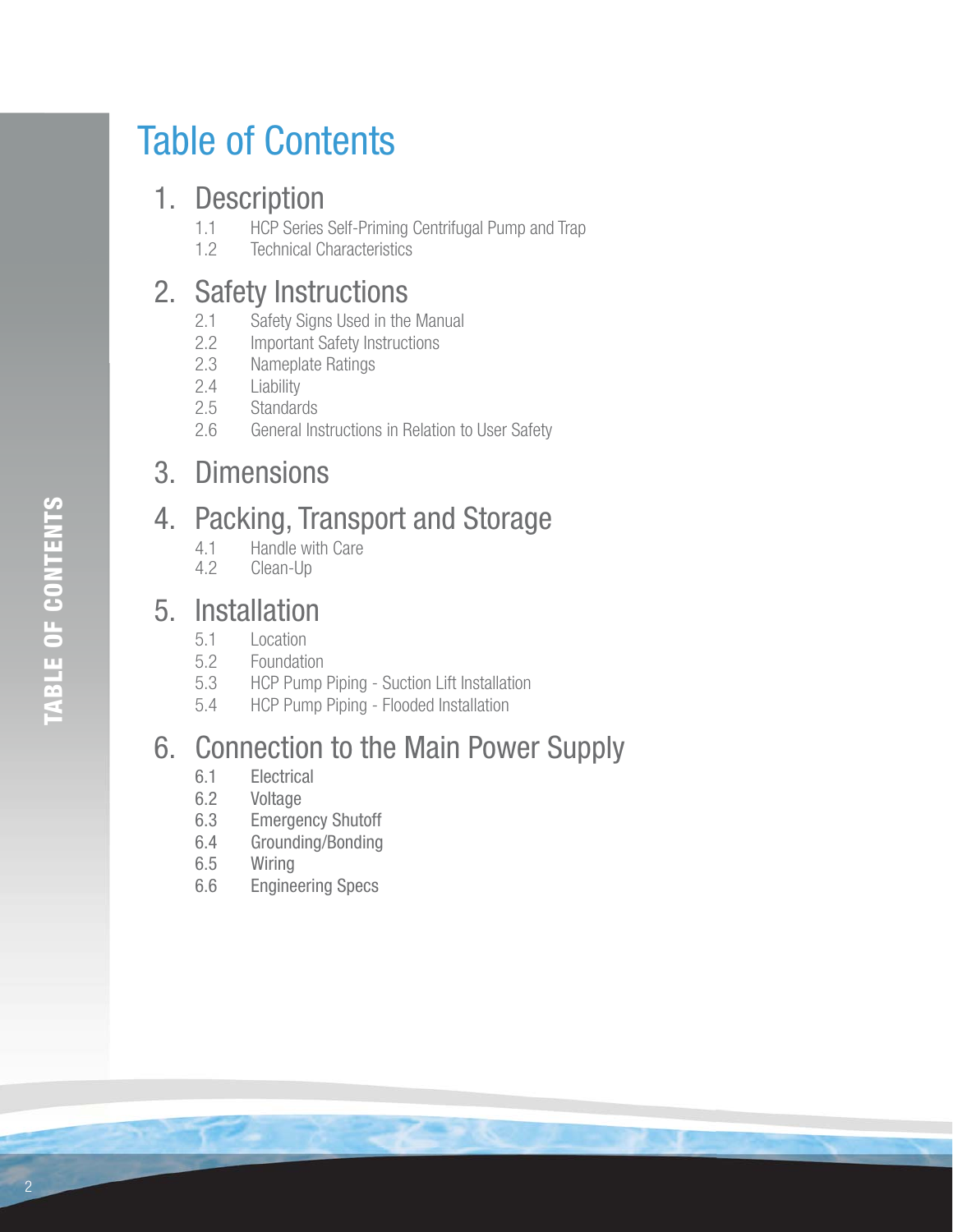## 7. Pump Suction Requirements

- 7.1 Entrapment Protection<br>7.2 Suction Outlet Covers
- **Suction Outlet Covers**
- 7.3 Outlets Per Pump
- 7.4 Water Velocity and Flow Rates
- 7.5 Piping General
- 7.6 Piping Suction<br>7.7 Piping Dischar
- Piping Discharge
- 7.8 Piping Strainer

## 8. Start-Up and Operation

- 8.1 Prior to Start-Up<br>8.2 Starting/Priming
- Starting/Priming the Pump
- 8.3 Maintenance
- 8.4 Storage/Winterization<br>8.5 Storing Pump for Wint
- 8.5 Storing Pump for Winterization
- 9. Maintenance/Conservation Strainer
- 10. Assembly/Disassembly
- 11. Troubleshooting
- 12. Illustrations and Electrical Drawings
- 13. Exploded Diagram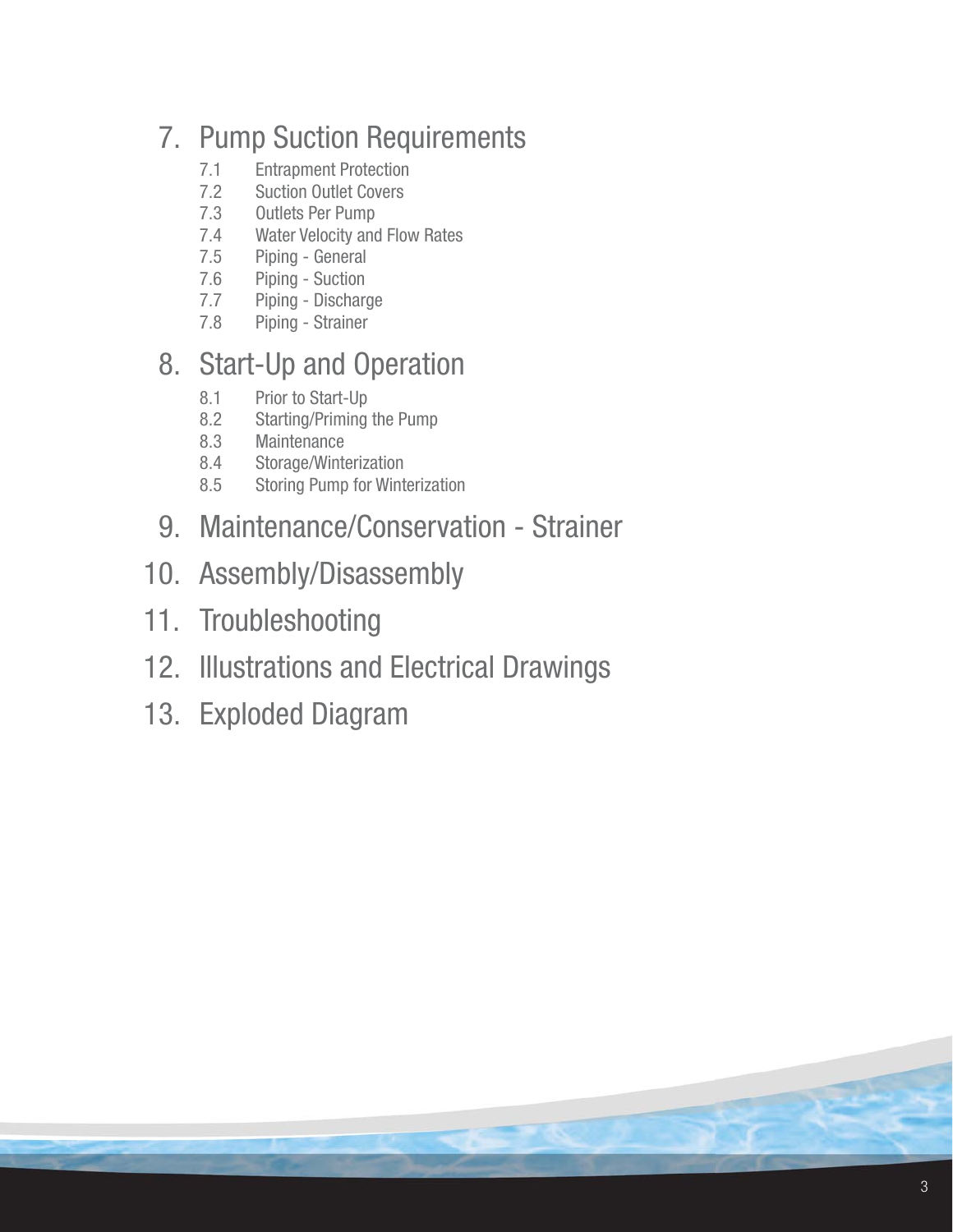## 1. Description

#### 1.1 HCP SERIES SELF-PRIMING CENTRIFUGAL PUMP AND TRAP — LIGHTER WEIGHT, TECHNOLOGICALLY ADVANCED PUMPS FROM 5.5 TO 12.5 HP.

 To avoid unneeded service calls, prevent possible injuries, and get the most out of your pump, READ THIS MANUAL CAREFULLYL

 The Hayward HCP Series Self-Priming Centrifugal Pump is designed for use with commercial swimming pools or as a centrifugal pump. Is an excellent performer; durable, reliable.

 This manual should be furnished to the end user of this pump; its use will reduce service calls and chance of injury and will lengthen pump life.

Canadian Technical Support: 1-888-238-7665

Hayward Commercial self-priming pumps provide a technologically advanced alternative to traditional bronze or cast iron pumps. They have Thermoplastic, glass-reinforced hydraulic housings, so they're lighter weight for easier one-man installation. Impellers and flanges are made from glass-reinforced Noryl™. HCP pumps are quiet, efficient and designed to recirculate lightly treated water in pools, spas and water features. They won't rust in a chemically corrosive atmosphere. A clear lid allows visual inspection of the strainer basket, to see when it needs cleaning, and opens without tools. Four pumps in the Hayward Commercial Series allow right-sizing for most applications.

#### 1.2 TECHNICAL CHARACTERISTICS

#### Motor:

Power rating: See nameplate ratings on pump motor Insulation: Class E Operation: Continuous Protection: IP 54 Power: Three-phrase (see nameplate ratings) Consumption: See nameplate ratings Frequency: See nameplate ratings R.P.M.: 3,450 Shaft: Stainless steel

#### Pump:

Water temperature: Maximum 122ºF Maximum pressure: 40 PSI Impeller model: Closed Type of seal: Mechanical retainer Diffuser: Synthetic Material Impeller: Synthetic Material Pump casing: Synthetic Material Filter cover: Synthetic Material Basket: Synthetic Material Suction Port: 4" IPS Union Discharge Port: 4" IPS Union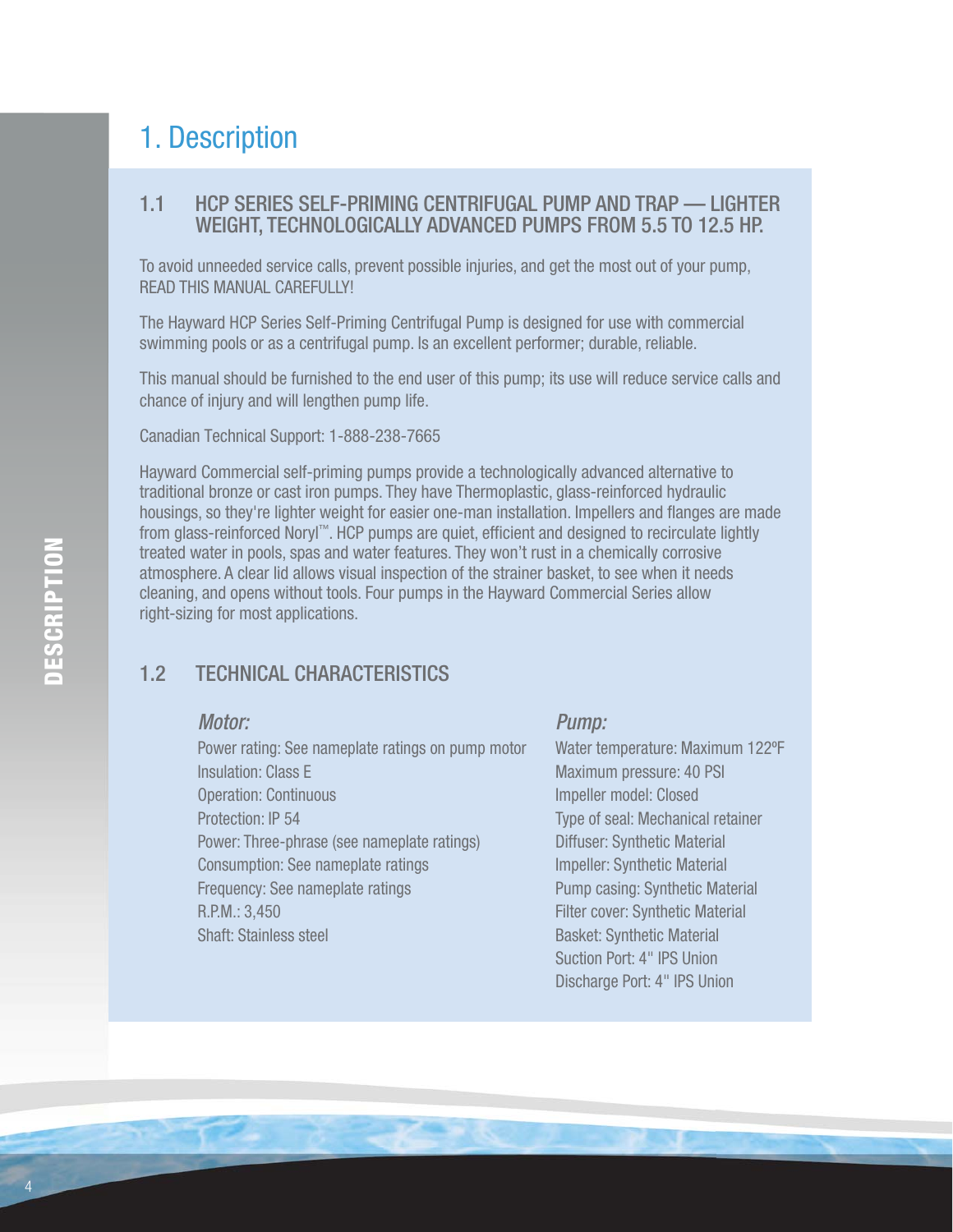## 2. Safety Instructions

This manual contains the necessary instructions for installation, use and maintenance of the HCP Series Self-Priming Pumps. In order to obtain the maximum performance shown by the manufacturer in the Description, it is necessary to fulfill and follow correctly all the recommendations given in this manual.

**Carefully read and follow all safety instructions in this manual and on equipment.** Keep safety labels in good condition; replace if missing or damaged.

#### 2.1 SAFETY SIGNS USED IN THE MANUAL

All instructions referring to possible risks to persons are highlighted by the following symbols:



 This is the safety alert symbol. When you see this symbol on your system or in this manual, look for one of the following signal words and be alert to the potential for personal injury.

**A DANGER** Warns about hazards that will cause death, serious personal injury, or major property damage if ignored.



**AWARNING** Warns about hazards that can cause death, serious personal injury, or major property damage if ignored.

**ACAUTION** Warns about hazards that will or can cause minor personal injury or property damage if ignored.



 Other instructions in relation to the functioning of the equipment with which non-compliance could cause physical damages are highlighted with this warning.

**NOTICE** indicates special instructions not related to hazards.



DANGER OF ELECTROCUTION

#### 2.2 IMPORTANT SAFETY INSTRUCTIONS

Always follow basic safety precautions with this equipment, including the following:



**AWARNING** To reduce the risk of injury, allow only trained professionals to install and service this product.

**ACAUTION** This pump is for use with permanently installed pools and may also be used with hot tubs and spas if so marked. Do not use with storable pools. A permanently installed pool is constructed in or on the ground or in a building such that it cannot be readily disassembled for storage. A storable pool is constructed so that it may be readily disassembled for storage and reassembled to its original integrity.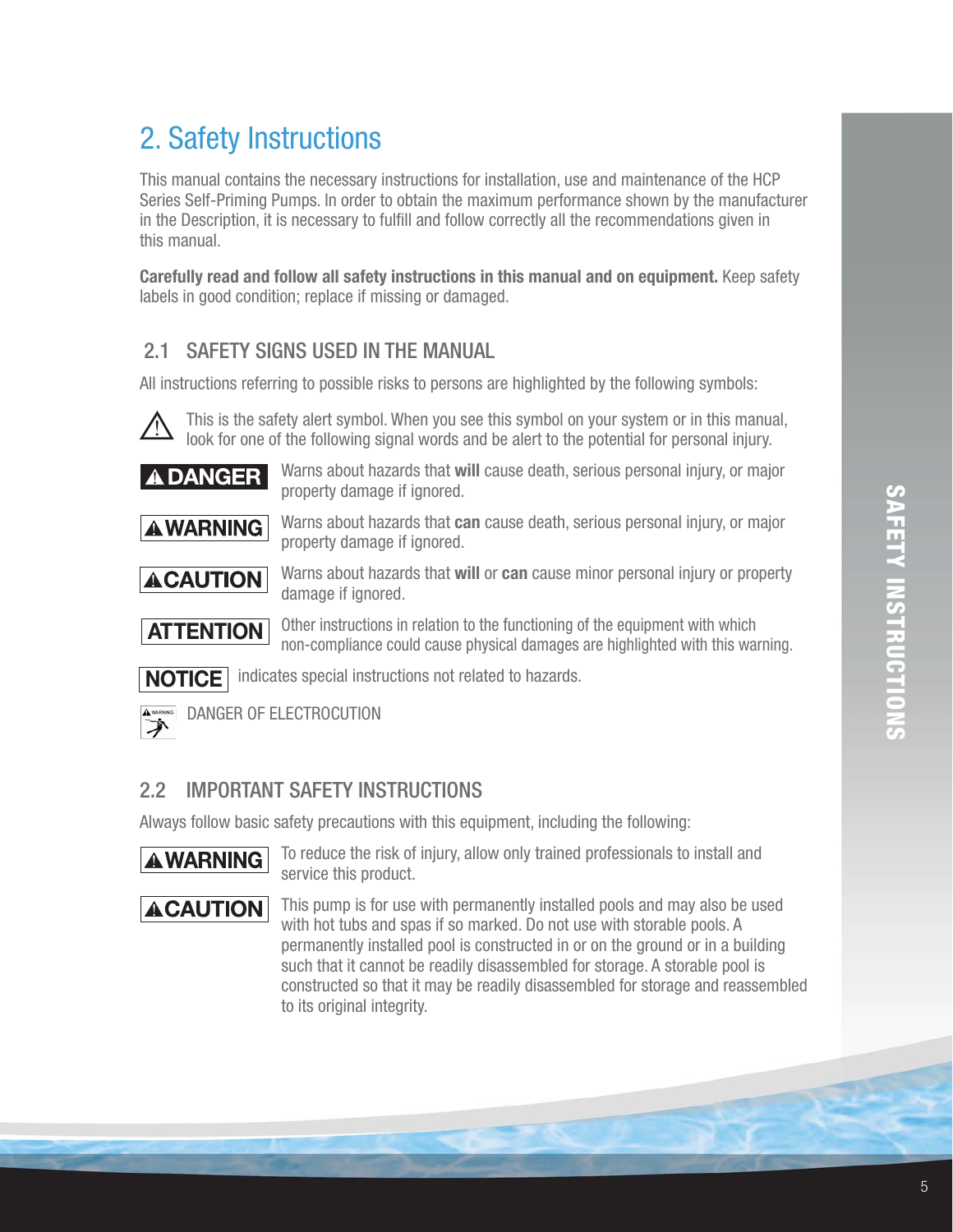#### **Hazardous Pressure. Incorrectly installed or tested equipment may fail, A WARNING causing severe injury or property damage.** Read and follow instructions in owner's manual when installing and operating equipment.

- 1. Have a trained pool professional perform all pressure tests.
- 2. Do not connect system to a high pressure or city water system.
- 3. Use equipment only in a pool or spa installation.
- 4. Install pump with at least 2 hydraulically balanced main drains equipped with correctly installed, screw-fastened, anti-entrapment certified covers. See pages 14-15.
- 5. Trapped air in system can cause explosion. BE SURE all air is out of system before operating or testing equipment.

#### **Before pressure testing, make the following safety checks:**

- Check all clamps, bolts, lids, and system accessories before testing.
- Release all air in system before testing.
- Hand tighten lid bolts.
- When pressure testing pumps and strainer listed in this manual, water pressure for test must be less than 40 PSI (2.8 bar).
- Water Temperature for test must be less than 100° F (38° C).
- Limit test to 24 hours. After test, visually check system to be sure it is ready for operation. Remove trap lid and retighten by hand only.

**NOTICE**

These parameters apply to Hayward equipment only. For non-Hayward equipment, consult manufacturer.

#### 2.3 NAMEPLATE RATINGS

The information given on the nameplate, or other instructions affixed by the manufacturer to the unit, must be strictly complied with. The content of these plates can be found in this manual under TECHNICAL CHARACTERISTICS, section 1.2; and ELECTRICAL SPECIFICATIONS, section 3.2.

#### 2.4 LIABILITY

Failure to comply with the instructions given by the manufacturer in this manual, in relation to the choice, handling, installation, starting and maintenance of the unit, shall release the manufacturer or distributor from all liability in respect of accidents suffered by persons or damages caused to other installations and, in addition, shall entail forfeit of the warranty.

#### 2.5 STANDARDS

Our HCP Series pumps are manufactured in accordance with the necessary requirements for safety and health.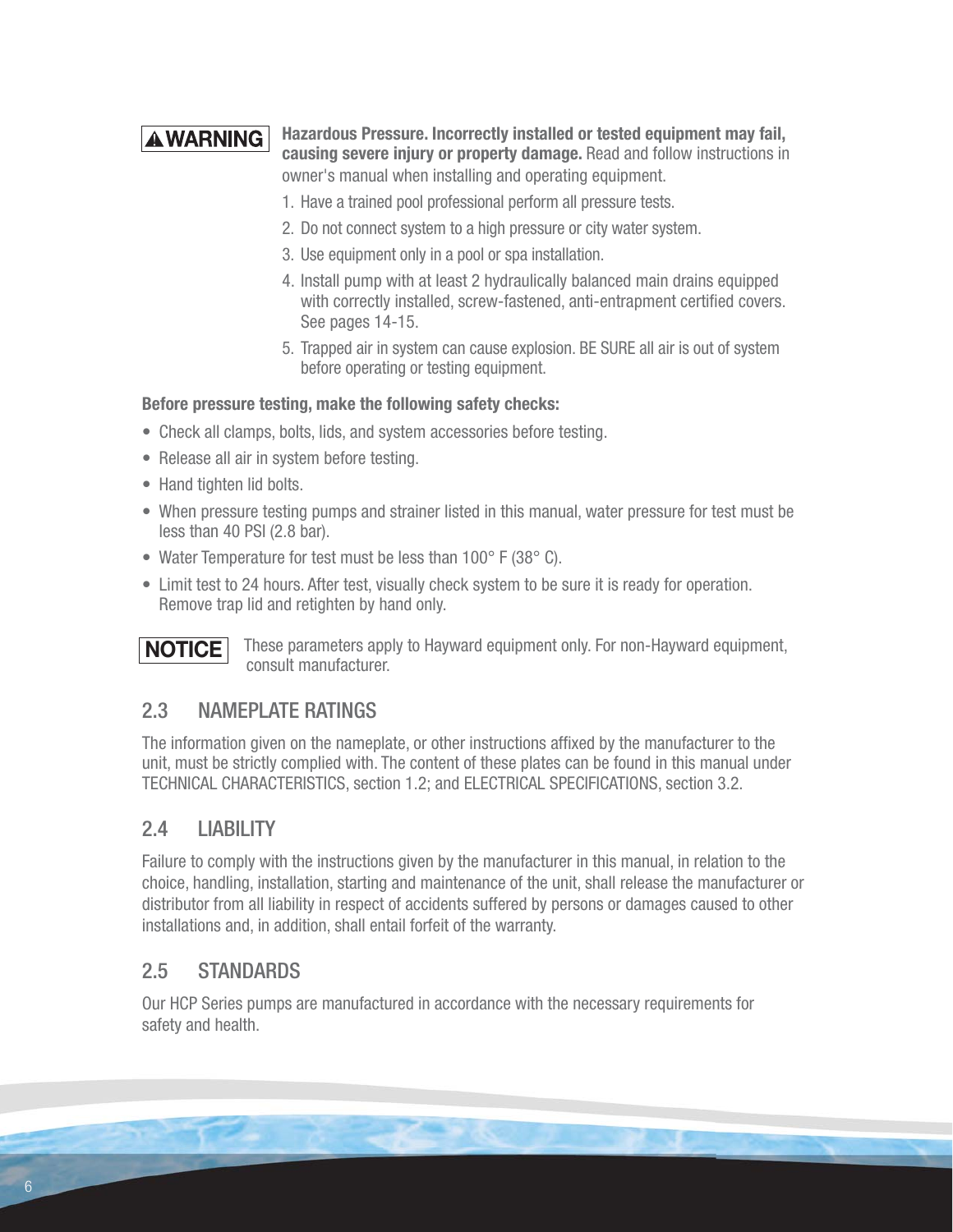#### 2.6 GENERAL INSTRUCTIONS IN RELATION TO USER SAFETY

Safety during operation of the machinery supplied can only be guaranteed if it is used in accordance with the diagrams shown on page 11. It must never exceed the working conditions and limits given in this manual under Technical Characteristics. Compliance with U.S. safety standards is mandatory.



 Please ensure that the equipment selected is adequate for the use for which it is intended and that its condition, installation, initial and subsequent use are correct. See section on Technical Characteristics.



 $\sum_{n=1}^{\infty}$  Installation, repair and maintenance operations will be carried out in all cases with the  $\sum_{n=1}^{\infty}$ equipment disconnected from the main power supply.



 $\sum_{n=1}^{\infty}$  While the equipment is functioning, it cannot be moved or repositioned. These operations will be carried out at all times with the machine disconnected.



 $\sum_{n=1}^{\infty}$  Pressing of the electrical on/off or safety elements will not be performed where it is damp, and special care must be taken for user's hands to be dry, and also with footwear and surfaces with which the user is in contact.



Those elements of the equipment which, when functioning, are in movement or which<br>
sould reach depressive temperatures will be arcterised with agree or agains which will could reach dangerous temperatures will be protected with cages or casing which will prevent accidental contact with the same.



Electricity conductors, or parts which could carry current, will be suitably insulated. Other<br>
metal parts of the equipment will be correctly grounded. metal parts of the equipment will be correctly grounded.



 Spare parts that may be necessary will be originals from the manufacturer or those recommended by the manufacturer. The use of others, or originals rectified by others, is not permitted and releases the manufacturer or distributor from all liability.

**AWARNING** Risk of electrical shock, see section 6.

**AWARNING** Suction entrapment hazard, see section 7.6.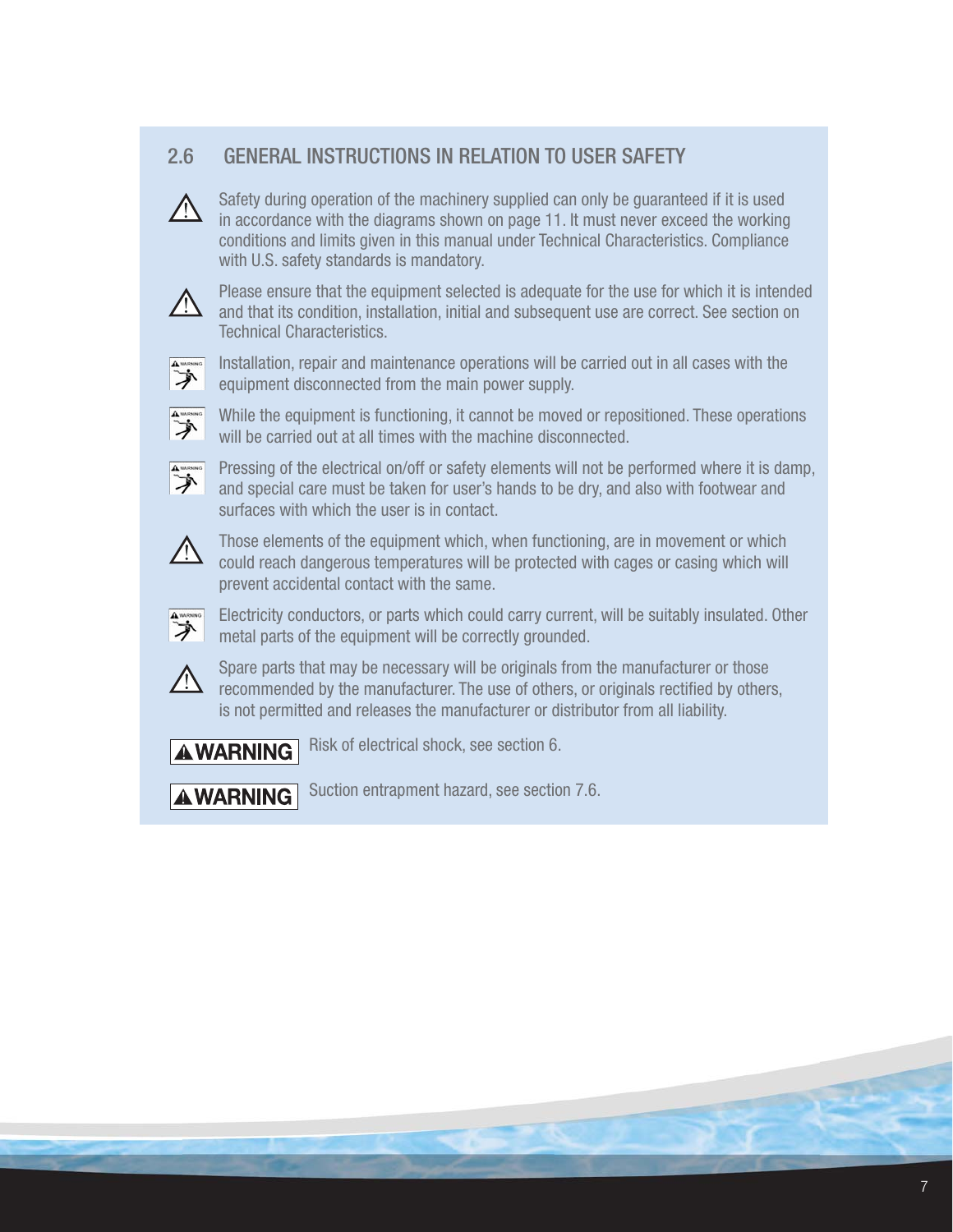## 3. Dimensions

Model HCP55C HCP75C 7.5 36.00 HP 5.5 35.00  $(A)$  Inch

HCP100C 10.0 37.20 HCP125C 12.5 38.75





|              |                        | Head Loss in Ft - HCP Single Speed Pumps |                                |                                |
|--------------|------------------------|------------------------------------------|--------------------------------|--------------------------------|
| <b>GPM</b>   | PERFORMACE -<br>HCP55C | PERFORMACE -<br>HCP75C                   | PERFORMACE -<br><b>HCP100C</b> | PERFORMACE -<br><b>HCP125C</b> |
| $\mathbf{0}$ | 77.4                   | 83.2                                     | 87.78                          | 95.9                           |
| 50           | 73.3                   | 80.1                                     | 85                             | 94.64                          |
| 100          | 69.5                   | 76.8                                     | 82.8                           | 92.44                          |
| 150          | 66.2                   | 73.6                                     | 80                             | 89.42                          |
| 200          | 62.4                   | 70.8                                     | 77.1                           | 85.9                           |
| 250          | 58.5                   | 68                                       | 74                             | 82.43                          |
| 300          | 53.9                   | 65                                       | 71                             | 78.8                           |
| 350          | 48.3                   | 61.4                                     | 67.7                           | 75.5                           |
| 400          | 41.2                   | 57.9                                     | 64.2                           | 72                             |
| 450          | 32                     | 53.2                                     | 60.7                           | 68                             |
| 500          |                        | 48                                       | 56.7                           | 63.2                           |
| 550          |                        | 41.5                                     | 51.9                           | 58                             |
| 600          |                        | 33                                       | 45.33                          | 53.2                           |
| 650          |                        |                                          | 38                             | 47.4                           |
| 700          |                        |                                          |                                |                                |

Commercial Pump Ordering Information

| Model No.      | Horse-power      | <b>KW Output</b> | PH/HZ | Voltage | Amps      | Dimensions (inch) | Shipping Weight (lbs) |
|----------------|------------------|------------------|-------|---------|-----------|-------------------|-----------------------|
| HCP55C         | 5.5 <sub>h</sub> |                  | 3/60  | 330/575 | 10.5/6.1  | 35.00"            | 101.00                |
| HCP75C         | 7.5 hp           | 5.5              | 3/60  | 330/575 | 15.5/9    | 36.00"            | 132.00                |
| HCP100C        | 10.0 hp          | 6.)              | 3/60  | 330/575 | 19/11     | 37.20"            | 154.00                |
| <b>HCP125C</b> | 12.5 hp          | 9.2              | 3/60  | 330/575 | 22.8/13.2 | 38.75"            | 165.00                |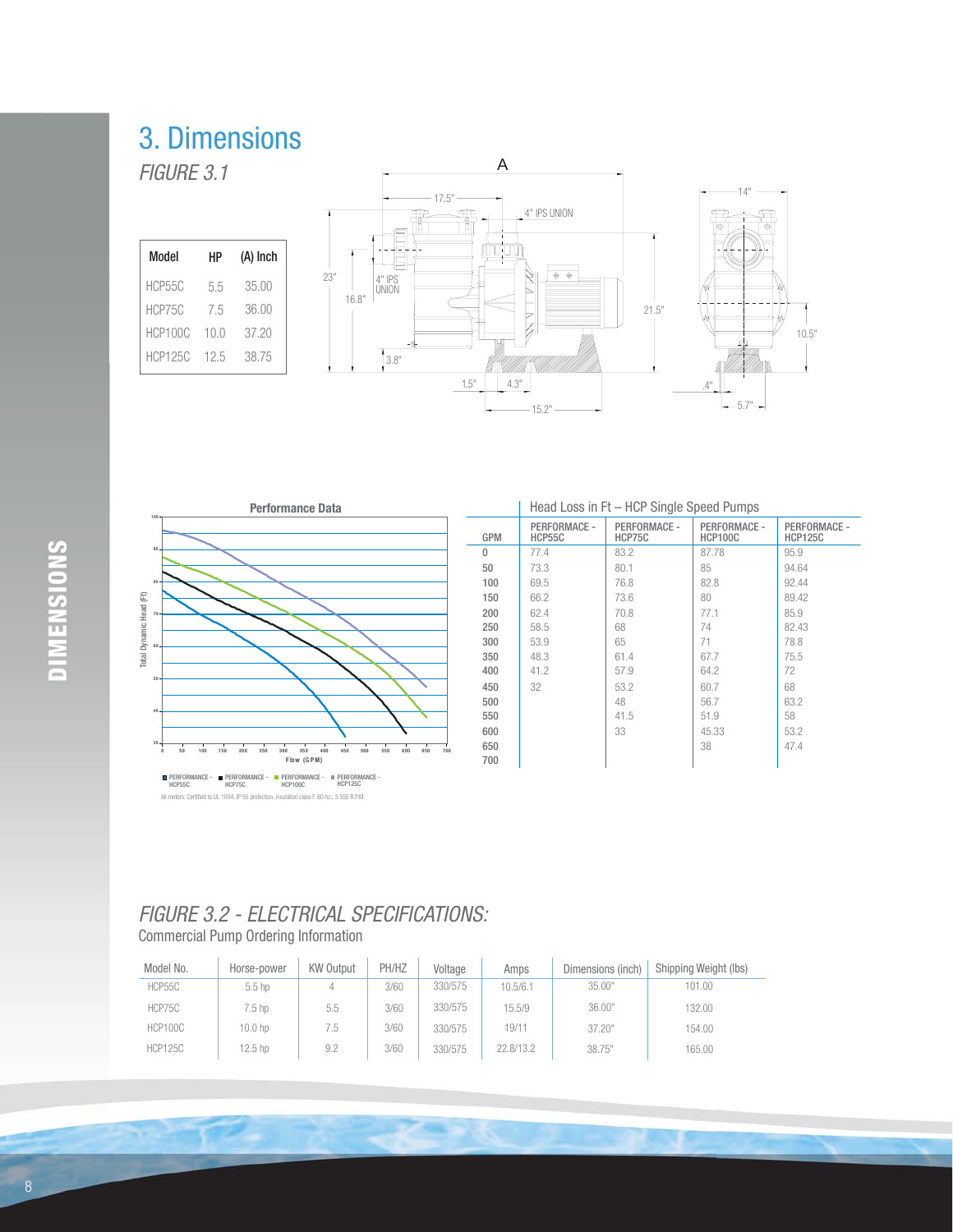## 4. Packing, Transport and Storage

#### 4.1 HANDLE WITH CARE

Pump and strainer are heavy. Remove outer carton before trying to move. Check items received against packing list to be sure that all equipment has been received. Inspect for shipping damage. If found, file claim with carrier immediately.

### **ATTENTION**

 The manufacturer supplies the equipment protected in suitable packaging, so that it is not damaged during transport or storage thus preventing its correct installation and/or function.

**ATTENTION**

 The user, upon receipt of the equipment, will immediately check the following points:

- Condition of the outside packaging; if this shows signs of serious deterioration, he shall formally advise the person delivering the equipment.
- He shall also check the condition of the contents; should this show defects which would presumably prevent correct functioning, he shall also formally notify the supplier within a period not exceeding 8 days from the date of delivery.

## **ATTENTION**

 Storage conditions must ensure the optimum preservation of the equipment. Due to its particular relevance, we must stress that very damp atmospheres, or others where there are brusque changes in temperature (which cause condensation), must be avoided.

#### 4.2 CLEAN-UP

Clean up all trash and other materials which will interfere with installation from foundation and surrounding area. For easy assembly, make sure all threaded joints and mating surfaces are clean. If necessary, clean with wire brush and solvent.

**AWARNING** Fire and explosion hazard. To reduce danger of explosion and fire, do not use gasoline as a cleaning solvent.

Remove all foreign material (packing, etc.) from pump and strainer.



**AWARNING** Fire and burn hazard. Modern motors run at high temperatures. To reduce the risk of fire, do not allow leaves, debris, or foreign matter to collect around the pump motor. To avoid burns when handling the motor, let it cool before trying to work on it.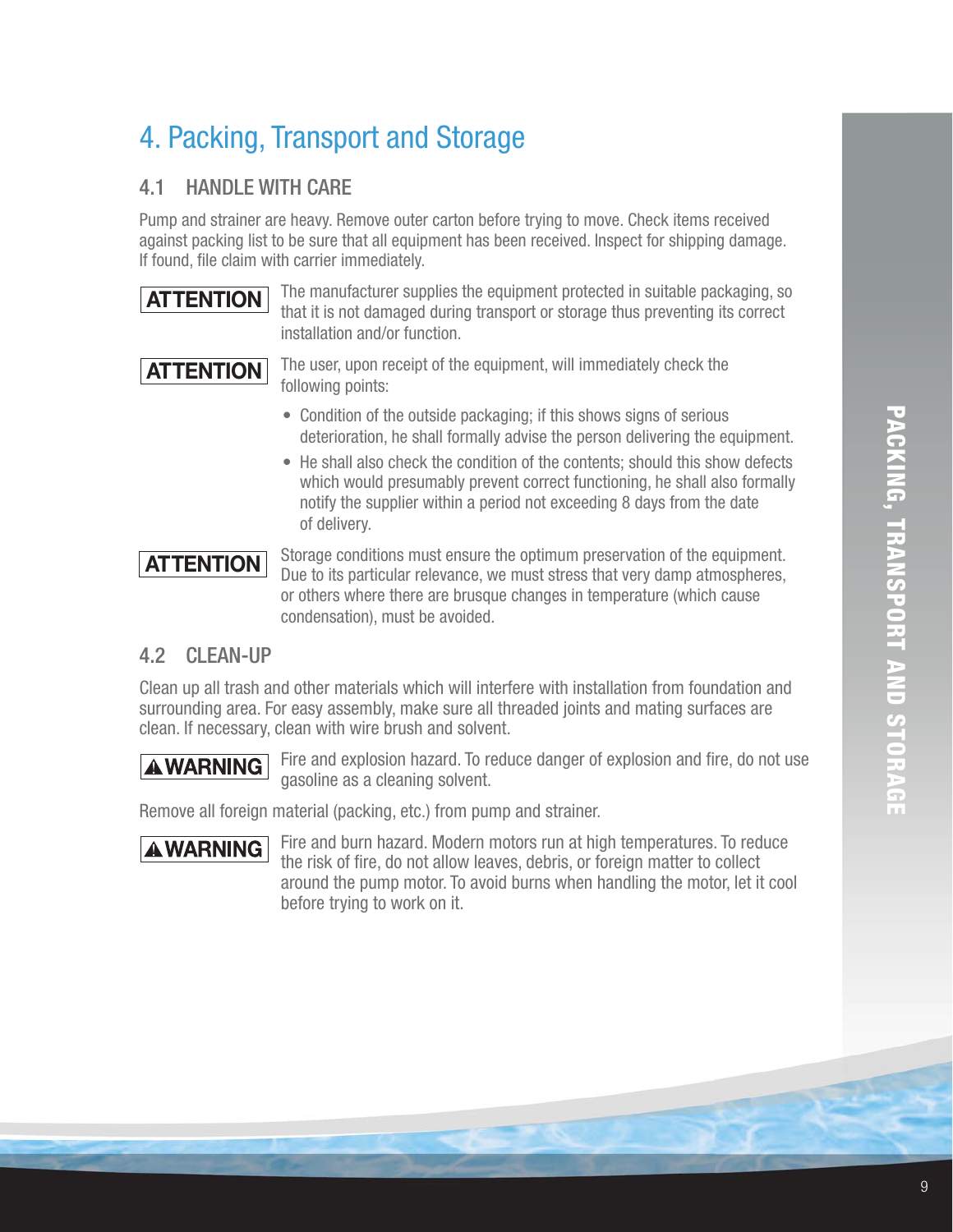# 5. Installation

#### 5.1 LOCATION

Only qualified, licensed personnel should install pump and wiring. **ATTENTION**

The place where the pump motor is to be located must be dry. In all events, there must be a drain in the floor as a prevention against flooding. If the pump is to be located in a damp place, a ventilation system must be provided in order to prevent the formation of condensation. In the case of very confined areas, cold air can reach a low temperature which requires a ventilation system whereby the atmospheric temperature does not exceed 104ºF. Store pool chemicals away from pump. It is important for there to be sufficient space to permit the motor block to be dismounted horizontally and the air filter vertically (see minimum space diagram in fig. 1, page 22).

## 5.2 FOUNDATION **ATTENTION**

The foundation must be located away from corrosive or flammable liquids. Have enough ventilation to maintain air temperature at less than the maximum ambient temperature rating (Max. Amb.) listed on the motor model plate. If this pump is installed in an enclosure/pump house, the enclosure must have adequate ventilation and air circulation to keep the temperature in the enclosure at or below the motor's rated ambient temperature whenever the pump is running.

- Be Solid Level Rigid Vibration free.
- Be provided with necessary hold-down bolts, washers, and shims.
- Allow pump inlet to be as close to water level as possible.
- Use short, direct suction pipe (to reduce friction losses).
- Maximum suction lift is 10' (3 m).
- Allow for gate valves in suction and discharge piping.
- If vertical suction lift is higher than 5 feet, installation of a foot valve at lowest portion of the vertical suction pipe may be needed.
- Have adequate floor drainage to prevent flooding.
- Be protected from excess moisture.
- Allow adequate access for servicing pump and piping.

Choose a solid, flat surface for mounting the pump. It's important to choose an area that has a drain, so that the pump motor will not be in danger of going underwater. Be sure there is enough space and light around the pump for routine maintenance.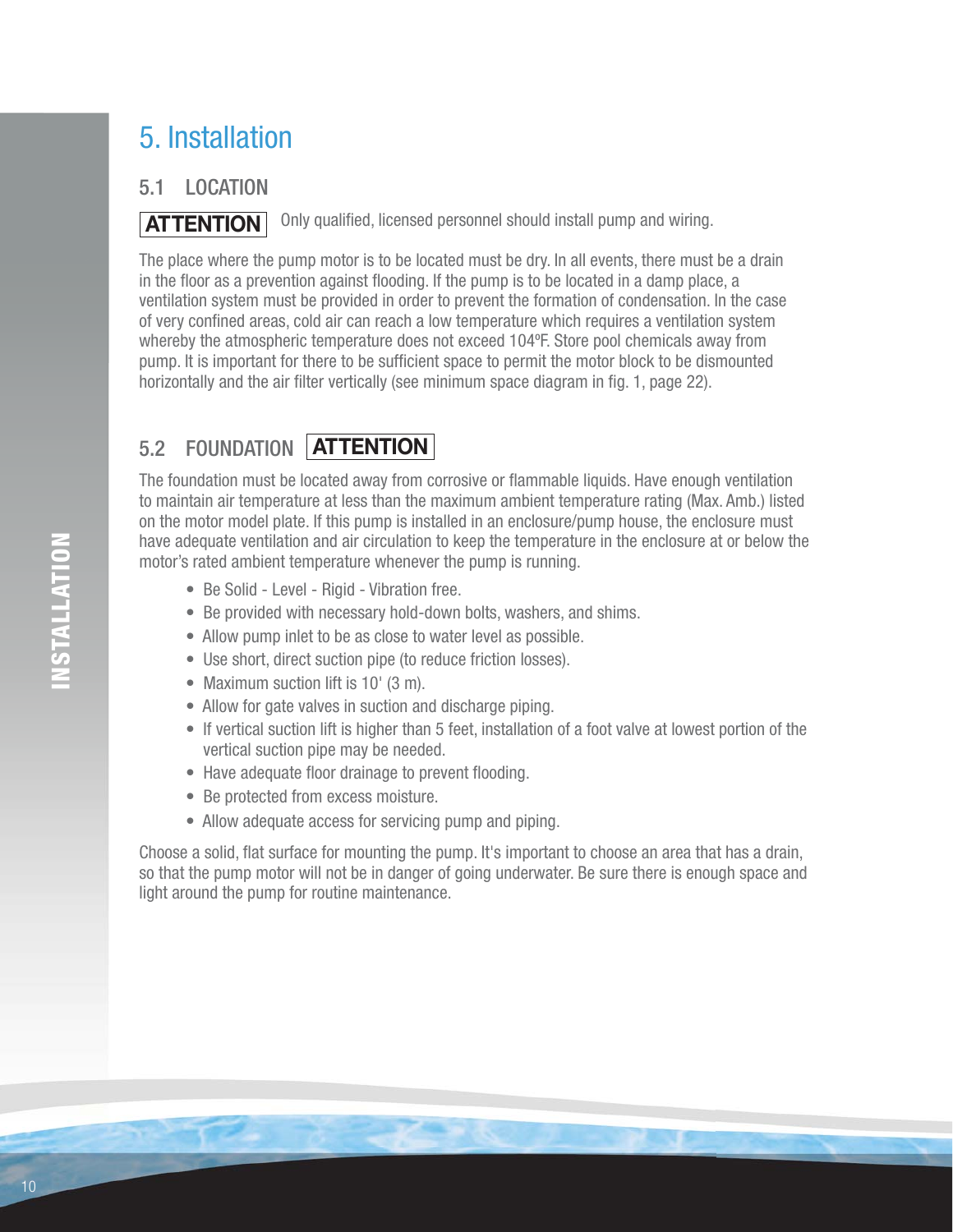In permanent installations, with the pump positioned at a higher level than that of the water, the suction pipe must be connected to a foot valve, and it is advisable for its longest stretch to be below the suction center line of the pump until it reaches the vertical pipe which coincides with it. In fixed installations, with the pump below the water level, a shut-off valve will be placed on the suction pipe and another on the discharge pipe.

#### 5.3 HCP PUMP PIPING - SUCTION LIFT INSTALLATION



#### 5.4 HCP PUMP PIPING - FLOODED INSTALLATION

Figure 5.4 Installation Diagram. NOT TO SCALE.



**COMPANY**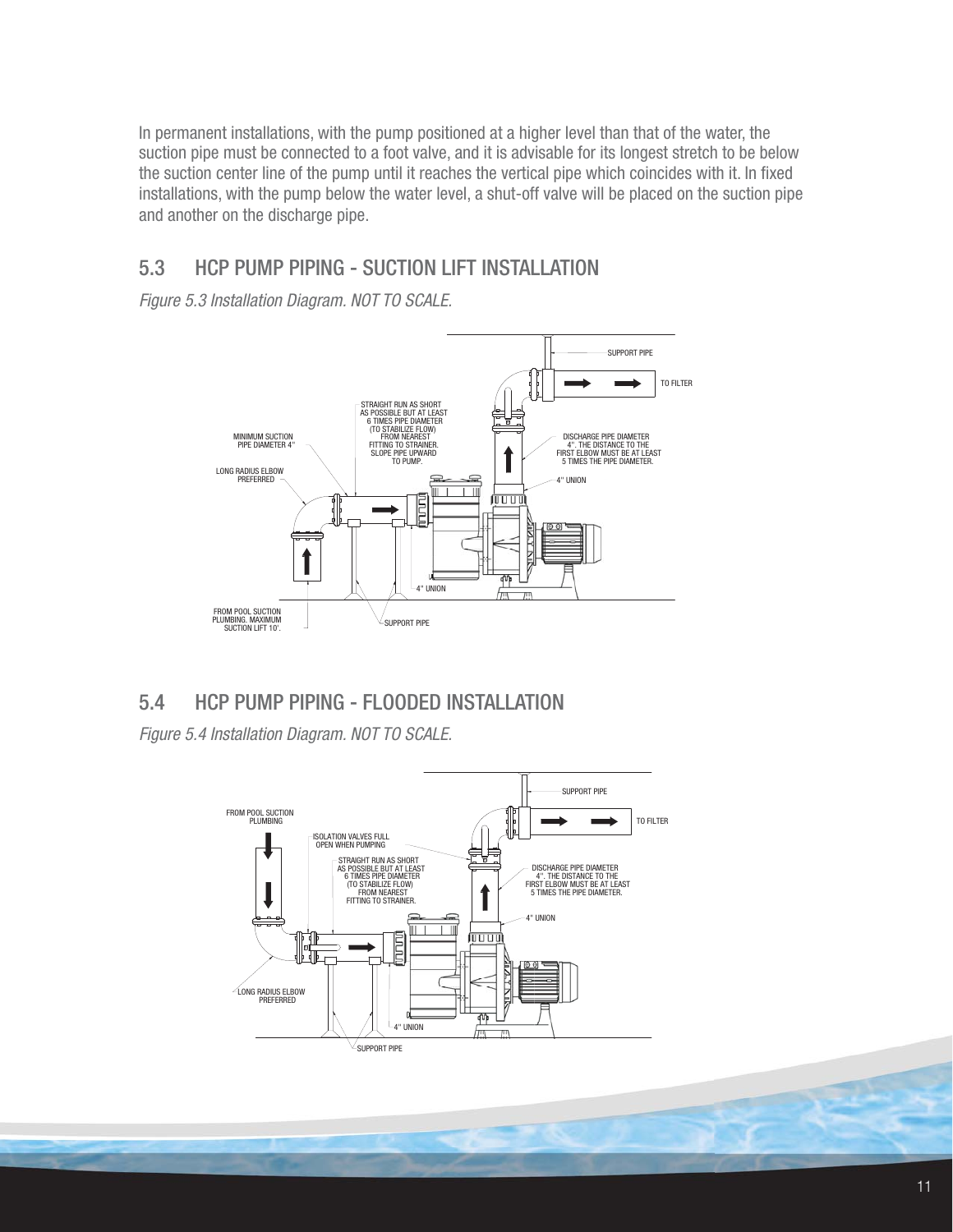## 6. CONNECTION TO THE MAIN POWER SUPPLY

### 6.1 ELECTRICAL

**AWARNING**  $\left| \frac{4^{n}}{2} \right|$  Hazardous voltage. Can shock, burn, or cause death. Ground pump before connecting to power supply.

**AWARNING** Disconnect power at service panel before connecting motor.

- $\sqrt{N}$  Ground motor before connecting to electrical power supply.
	- Failure to ground motor can cause severe or fatal electrical shock hazard.
	- Do not ground to a gas supply line.
	- To avoid dangerous or fatal electrical shock, turn OFF power to motor before working on electrical connections.
	- Match supply voltage to nameplate voltage. Incorrect voltage and/or wiring can cause fire or seriously damage motor and voids warranty.
- $\angle$ ! All electrical wiring, grounding, and bonding must be done by a licensed electrical contractor who is familiar with commercial swimming pool installations and electrical codes and requirements.

HCP Series pumps must be installed by a licensed or certified electrician, or a qualified pool service person, in accordance with the National Electrical Code, as well as all applicable local codes and ordinances. Improper installation could create an electrical hazard, which could result in death or serious injury to pool users, installers or others due to electrical shock. Improper installation may also damage property. Before servicing the pump, disconnect power at the circuit breaker. Failure to disconnect power at the circuit breaker could result in death or serious injury.



 Due to wide variation in electrical equipment, power supply, and installation requirements, this manual does not make specific recommendations concerning auxiliary equipment or fusing/wiring.

Wire sizing, wire type, branch circuit fuse protection, motor starter, control equipment, and related items must meet National Electrical Code and local code requirements. Motors are supplied by several manufacturers and nameplate data (service factor, maximum amperage, etc.) will vary. Consult control manufacturer and motor nameplate on your pump to correctly choose and size motor starter and control equipment for your particular installation. Specific electrical questions or problems should be addressed to the manufacturer of the electrical component in question.

### 6.2 VOLTAGE

Voltage at motor must be not more than 10% above or below motor nameplate rated voltage or motor may overheat, causing overload tripping and reduced component life. If voltage is less than 90% or more than 110% of rated voltage when motor is running at full load, consult power company.

Do not try to connect 3-phase motors to single phase power supply or single phase motors to 3-phase power supply.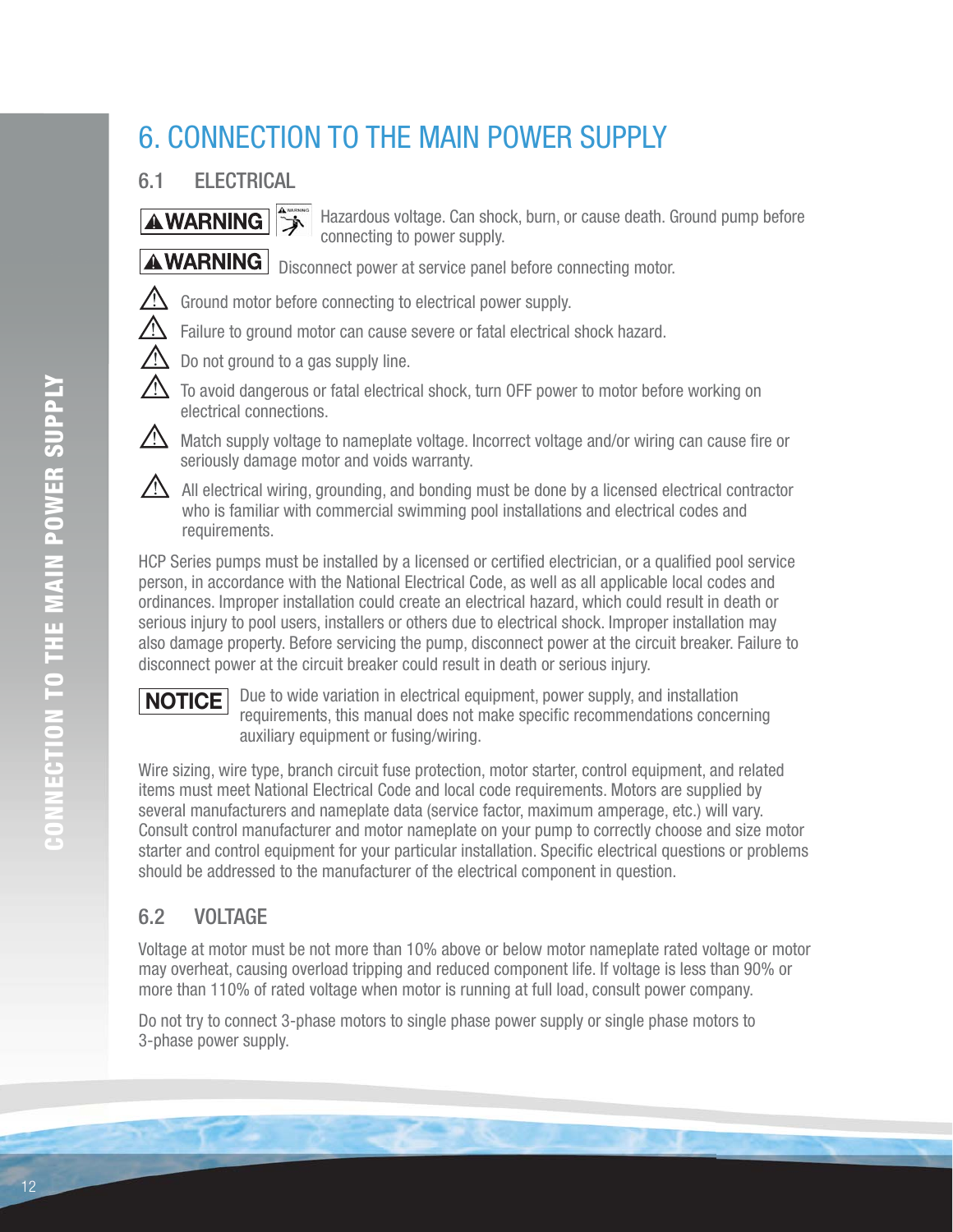#### 6.3 EMERGENCY SHUTOFF

Install an Emergency Shutoff Switch near pool. Clearly mark this switch and mount it in a location that is accessible to bathers or pool operating personnel (e.g. lifeguards). Make sure that all lifeguards and pool personnel understand the switch's use in case of emergency (entrapment, electrical malfunction, etc).

#### 6.4 GROUNDING/BONDING

Install, ground, bond and wire motor according to local and National Electrical Code requirements.

Permanently ground motor. Use green grounding terminal provided under motor canopy or access plate; use size and type wire required by code. Connect motor ground terminal to electrical service ground.

Bond motor to pool structure according to local or National Electrical Code. Use a solid copper conductor, size No. 6 (13.3 mm2) AWG or larger.

#### 6.5 WIRING

Pump must be permanently connected to circuit; be sure no other appliances are on the same circuit.

Make sure that motor nameplate connection diagram includes connection diagram for available voltage. If not, consult power company or a licensed electrician.

Check rotation before attaching strainer and before making final connection to power supply. Pump should rotate counterclockwise when viewed through pump suction port.

**To change rotation:** Three phase motors: Reverse any two leads to motor.

Single phase motors: Follow motor manufacturer's instructions to reverse.

Ensure that the motor shaft turns freely; do not start the pump if it is blocked. For this purpose, HCP Series pumps have a groove at the end of the shaft, on the motor end, which permits it to be turned manually using a screwdriver (fig. 1, page 22). In tri-phase motors, the impeller  $(13)$  can be unscrewed if the motor starts in the opposite direction. Counter-rotation can even damage the mechanical seal. Start the motor for a few seconds and check that the direction of rotation coincides with that indicated by the arrow on the motor cover. Should this not be the case, it is absolutely necessary to advise the authorised installer (invert the phase connection). **ATTENTION**

Check that the motor does not exceed the amperage indicated on the nameplate rating (80) (fig. 4, page 23); otherwise, regulate using the discharge valve. We will avoid the prolonged operation of the pump: unprimed, with the closed valve or by lack of water in suction piping. **ATTENTION**

#### 6.6 ENGINEERING SPECS

#### **See pg. 8**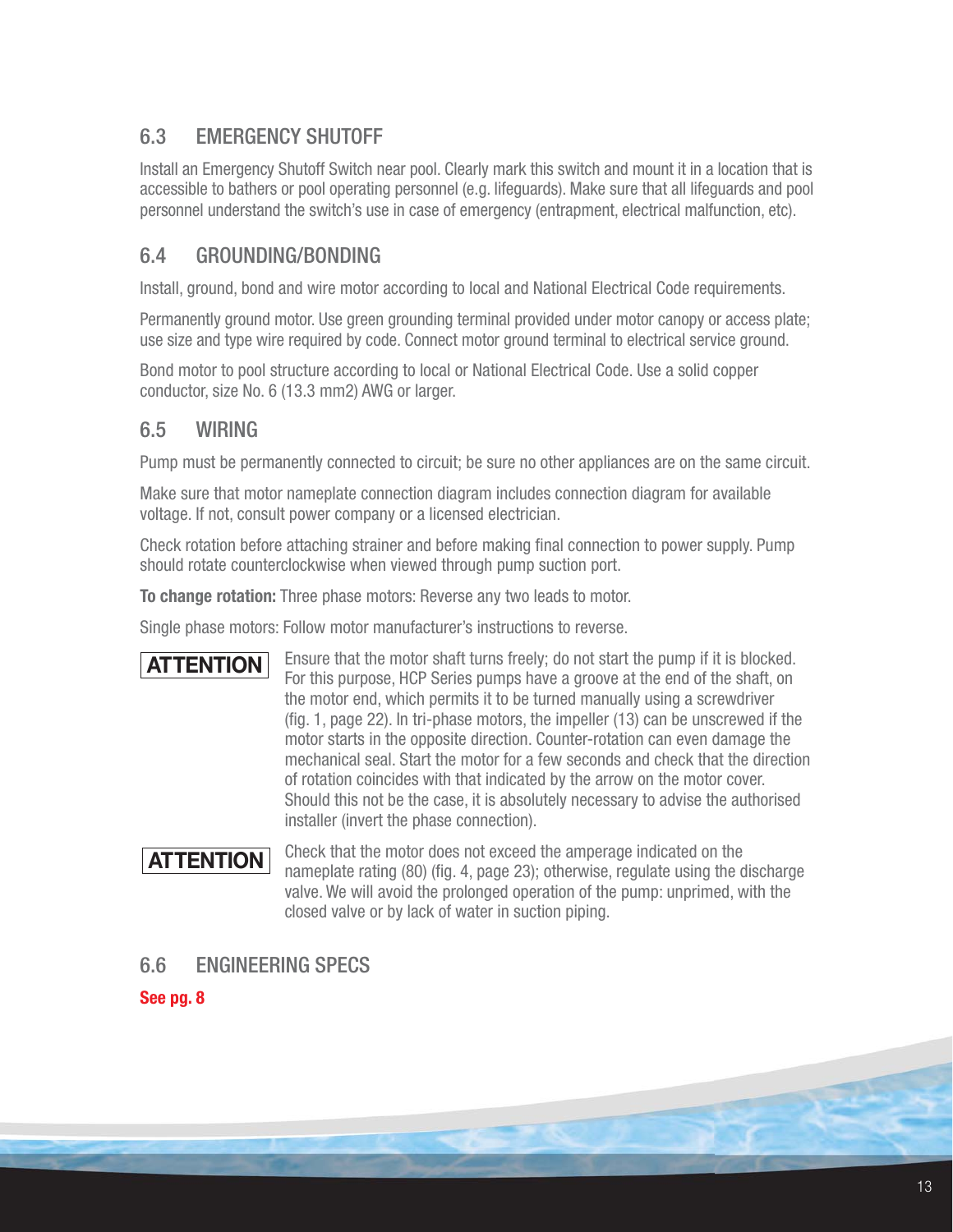## 7. Pump Suction Requirements

**AWARNING** Pump suction is hazardous and can trap and drown or disembowel bathers. Do not use or allow anyone else to use a pool, spa, or hot tub unless it has at least two suction outlets to each pump suction line (see "Outlets Per Pump," section 7.3). Do not use or operate swimming pools, spas, or hot tubs if a suction outlet cover is missing, broken, or loose. Follow the guidelines below for a pump installation which minimizes risk to users of pools, spas, and hot tubs.

#### 7.1 ENTRAPMENT PROTECTION

The pump suction system must provide protection against the hazard of suction entrapment or hair entrapment/entanglement.

#### 7.2 SUCTION OUTLET COVERS

All suction outlet covers must be maintained. They must be replaced if cracked, broken, or missing. See page 15 for outlet cover certification requirements. All suction outlets must have correctly installed, screw-fastened covers in place.

#### 7.3 OUTLETS PER PUMP

Provide at least two hydraulically balanced main drains, with covers (see fig. 7.6 & 7.7, page 15), for each swimming pool pump suction line. The centers of the main drains (suction fittings) must be at least three feet apart.

The system must be built so that it cannot operate with the pump drawing water from only one main drain (that is, there must be at least two main drains connected to the pump whenever it is running, see fig. 7.6 & 7.7). However, if two main drains run into a single suction line, the single suction line may be equipped with a valve which will shutoff both main drains from the pump.

More than one pump can be connected to a single suction line as long as the requirements above are met.

#### 7.4 WATER VELOCITY AND FLOW RATES

The maximum water velocity must be six feet per second or less unless the outlet complies with the latest ASME/ANSI Specification for Suction Fittings For Use in Swimming Pools, Spas, Hot Tubs, and Whirlpool Bathtub Applications.

If 100% of the pump's flow comes from the main drain system, the maximum water velocity in the pump suction hydraulic system must be six feet per second or less even if one main drain (suction fitting) is completely blocked. The flow through the remaining main drain(s) must comply with the latest ASME/ANSI Specification for Suction Fittings For Use in Swimming Pools, Spas, Hot Tubs, and Whirlpool Bathtub Applications.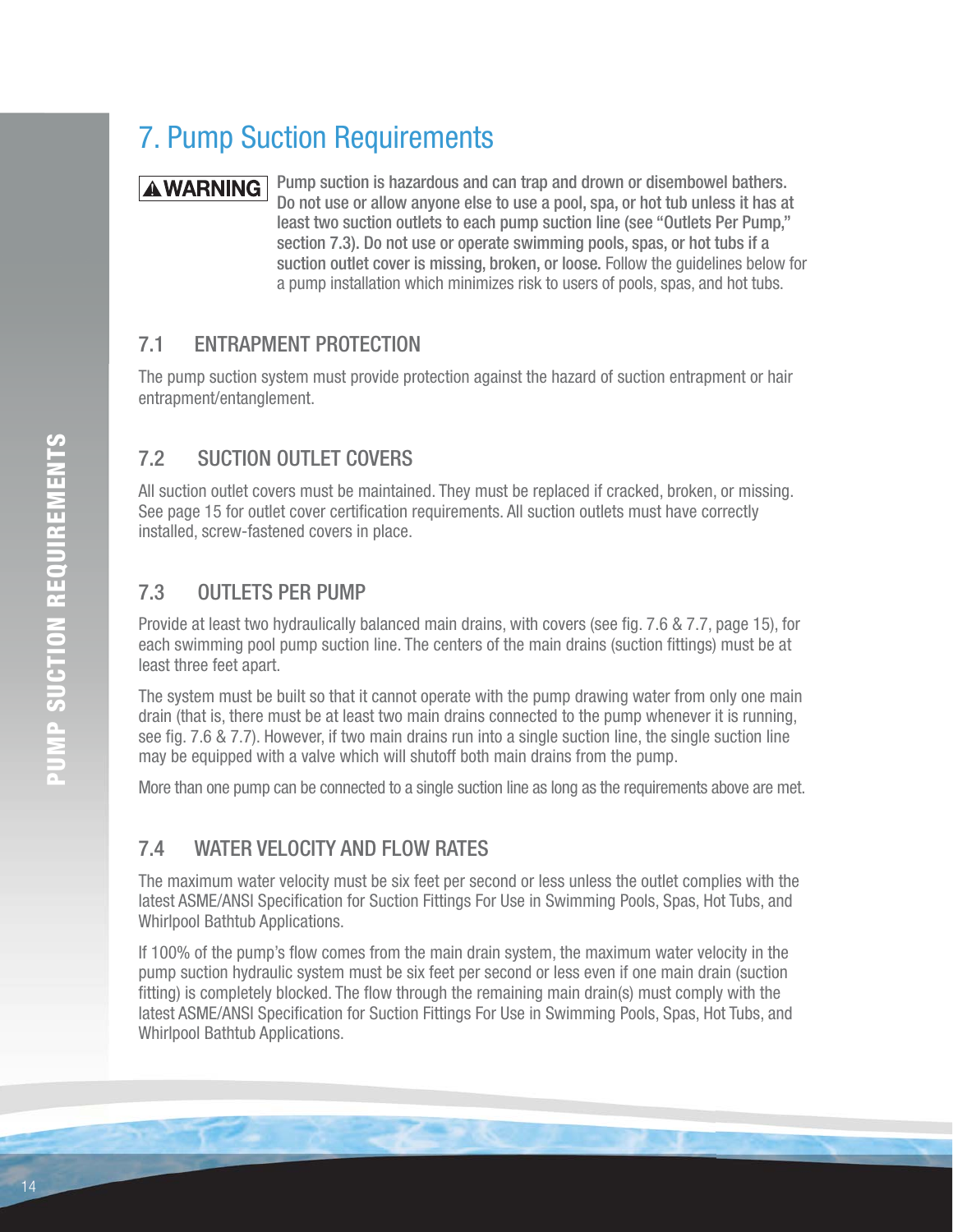#### 7.5 PIPING – GENERAL

System piping must be at least equal to size of pump connections.

To prevent strain on the pump casing and foundation, pipe and fittings must be aligned to pump without forcing.

To avoid strains on the pump, support both suction and discharge pipes independently. See section 5.3.

Place these supports near the pump.

To avoid a strain left by a gap at the last connection, start all piping at the pump and run pipe *away* from the pump.

#### 7.6 PIPING – SUCTION



 Hazardous suction. Can trap hair or body parts, causing severe injury or death. Do not block suction. Risk of severe injury or drowning from hair or body entrapment. To reduce risk of entrapment against pump suction opening, connect pump to multiple drains and skimmers of non-entrapment design.



 If pump suction becomes clogged, pump will cavitate, damaging pump internal parts. Keep suction pipe clear of debris, dirt, etc.



To prevent flooding when removing pump for service, all flooded suction systems must have valves in suction and discharge pipes.

Use at least 4" (101 mm) pipe. Never use a suction pipe smaller than the pump suction connection. Use larger pipe as required to keep water velocity below six feet per second in suction lines and ten feet per second in discharge lines. If code requires a lower water velocity, comply with the code. Suction pipe must rise continuously from source to pump. To avoid air locking, do not allow high spots in pipe. When using reducer to connect to pump flange, use an eccentric reducer with the straight side on top.



#### Figure 7.6 & 7.7 - Recommended Pump Section Layout.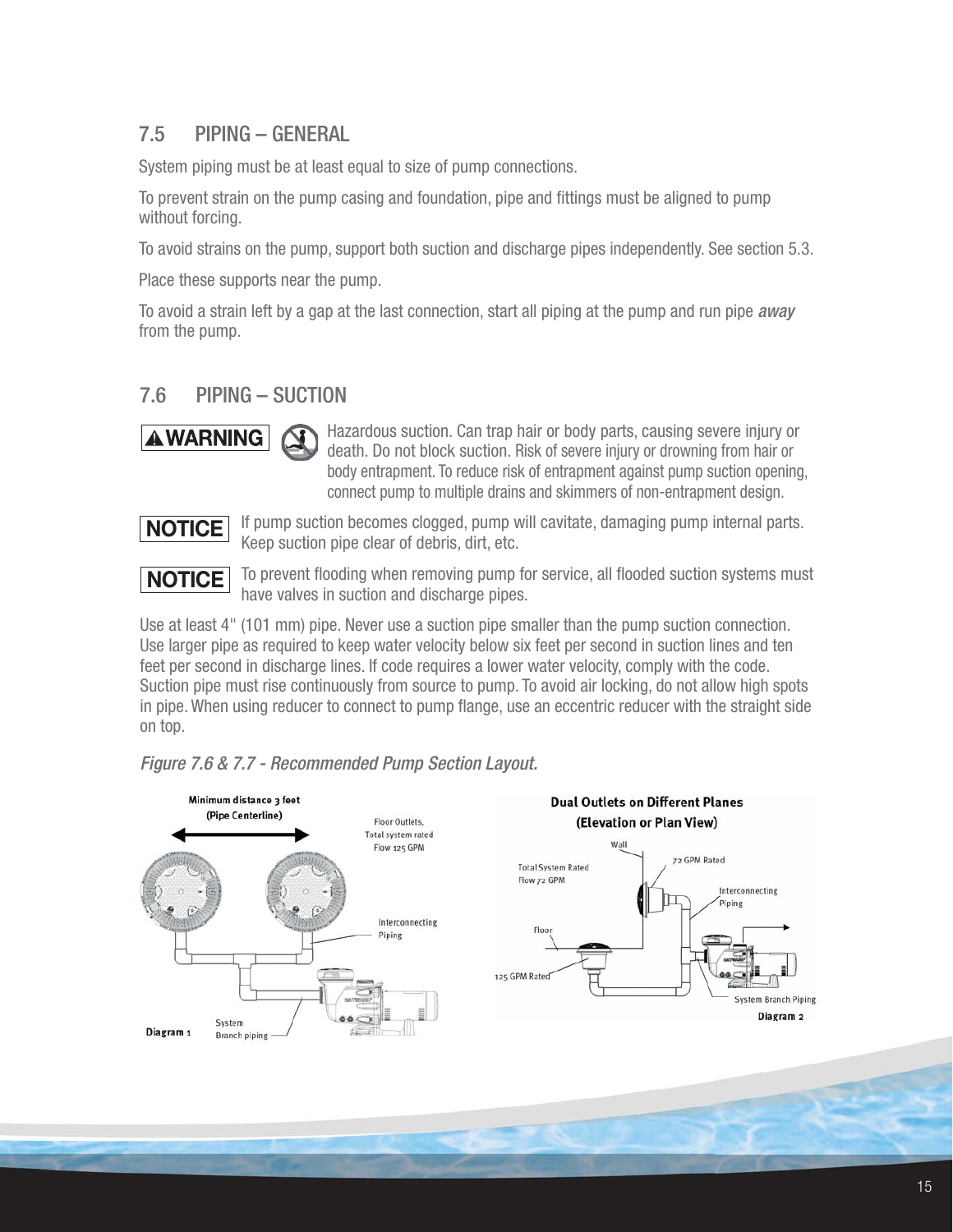### 7.7 PIPING – DISCHARGE

To minimize friction losses, make piping one size larger than pump openings.

Fittings restrict flow; for best performance use fewest possible fittings.

Avoid fittings which could cause an air trap.

Pool fittings must conform to International Association of Plumbing and Mechanical Officials (IAPMO) standards.

#### 7.8 PIPING - STRAINER

**AWARNING** Hazardous pressure. Maximum hydrostatic test pressure is 40 PSI (2.8 bar) water pressure. To avoid explosion hazard, DO NOT test strainer with air pressure. Air pressure in strainer can blow cover off of strainer body, which can cause severe or fatal injury.

To avoid breaking pump or putting unnecessary strains on pump or strainer body, support pipe independently of pump/strainer. See section 5.3.

Center the strainer cover when installing it (especially when pressure testing).

When installing cover, clean O-Ring surface in strainer body and lid surface in contact with O-Ring.

## 8. Start-Up and Operation

#### 8.1 Prior to Start-Up

NOTE - If it is necessary to perform a pressure test, prior to initial use, to ensure pump is functioning properly, then the following criteria should be maintained for this test:



1. Have a professional perform this test.

- 2. Ensure all pump and system components are sealed properly to prevent leaks.
- 3. Remove any trapped air in the system by fully opening filter manual air relief valve until a steady stream of water (not air or air and water mix) is discharged from the valve.
- 4. Allow no more than 40 psi (275 kPa) at a water temperature no higher than 100˚ F (38˚ C).
- 5. Run pressure test for no longer than 24 hours. Immediately inspect all parts to verify they are intact and functioning properly.



**AWARNING**  $\begin{bmatrix} \end{bmatrix}$  If pump is being pressure tested (40 PSI MAXIMUM), be sure pressure has been relieved prior to removing cover.

**ALL SUBSET ALL SUCH ALL SUBSETS** All suction and discharge valves MUST be OPEN, as well as filter air and discussion of the straight of the simulating numerical subsets of  $\mathbf{A}$ relief valve (if available) on filter, prior to starting the circulating pump system. Failure to do so could result in severe personal injury.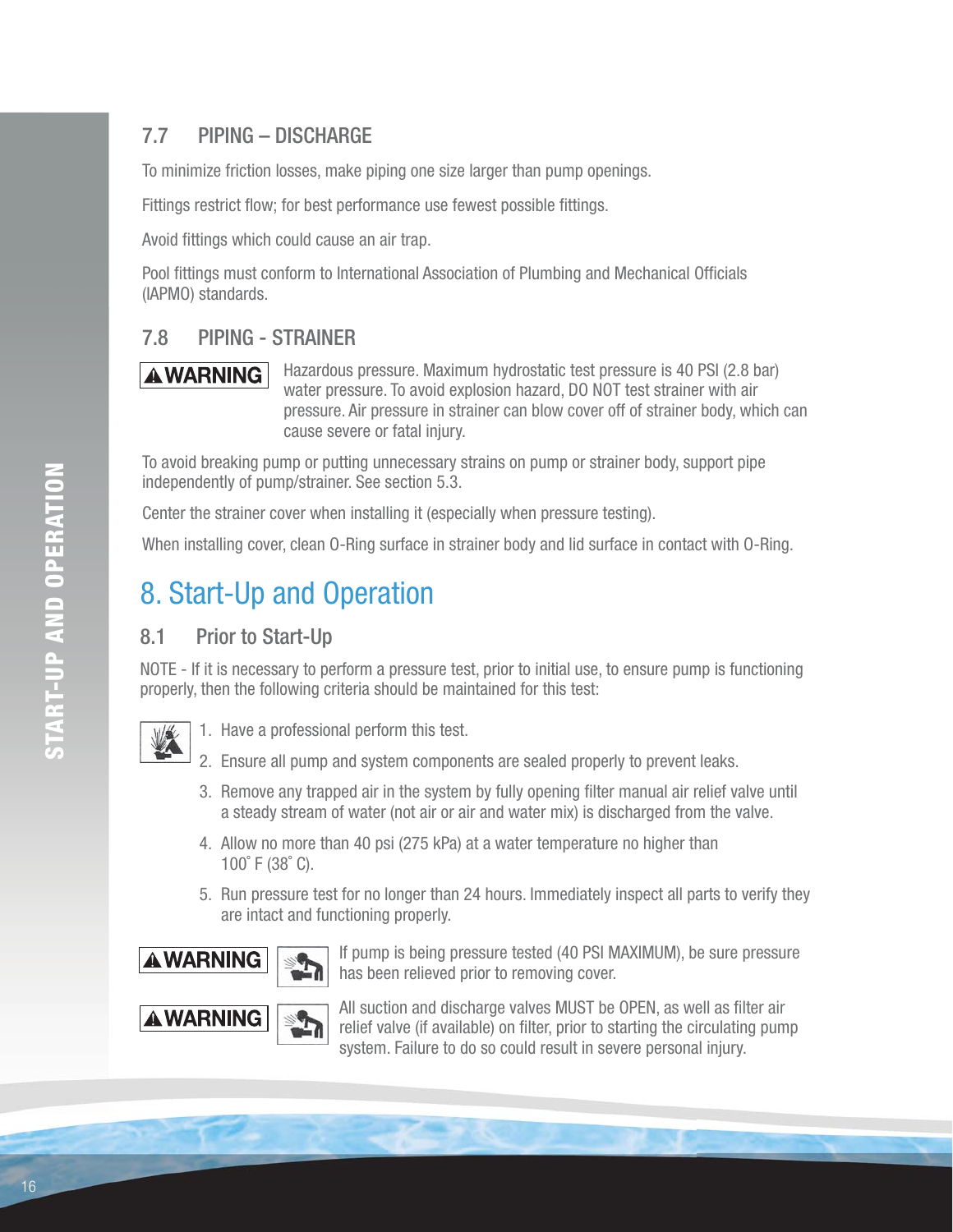#### 8.2 Starting/Priming the Pump

• Release all pressure from filter, pump, and piping system. See filter owner's manual.

**AWARNING** Return to filter to close the manual air relief valve when a steady stream of water (not air or air and water) is discharged from the valve . Failure to do so could result in personal injury or death.

> • If water source is higher than the pump, pump will prime itself when suction and outlet valves are opened. If water source is lower than the pump, unscrew and remove strainer cover; fill strainer housing with water.

**ATTENTION** NEVER OPERATE THE PUMP WITHOUT WATER. Water acts as a coolant and lubricant for the mechanical shaft seal. NEVER run the pump dry. Running the pump dry may damage seals, causing leakage, flooding and voids the warranty. Strainer housing must be filled prior to starting.

- Clean and lubricate strainer cover O-ring with petroleum jelly, each time it is removed. Inspect O-ring and re-install on strainer cover.
- Replace strainer cover on strainer housing. NOTE Tighten strainer knobs by hand only (no wrenches), hand tight.
- Verify that there are no leaks from the pump or filter. If leakage occurs DO NOT start pump. If no leakage occurs, stand at least 10 feet from pump and/or filter and proceed with next step.
- Pump is self-priming using 4" pipe. Turn on power and wait for pump to prime, which may take up to seven (7) minutes. Priming time will depend on vertical length of suction lift and horizontal length of suction pipe. If pump does NOT prime within five minutes, stop motor and determine cause. Be sure all suction and discharge valves are open when pump is running. See Troubleshooting Guide.

## **ATTENTION**

Wait five (5) seconds before re-starting pump after stopping the pump. Failure to do so may cause reverse rotation of motor and consequent serious pump damage.

Close filter manual air relief valve after pump is primed and all air is expelled from system.

#### 8.3 Maintenance

- Clean strainer basket regularly. Do NOT strike basket to clean. Inspect strainer cover gasket regularly and replace as necessary.
- Hayward pumps have self-lubricating motor bearings and shaft seals. No lubrication is necessary.
- Keep motor clean. Insure air vents are free from obstruction to avoid damage. Do NOT use water to hose off motor.
- Occasionally, shaft seals must be replaced, due to wear or damage. Replace with genuine Hayward seal assembly kit.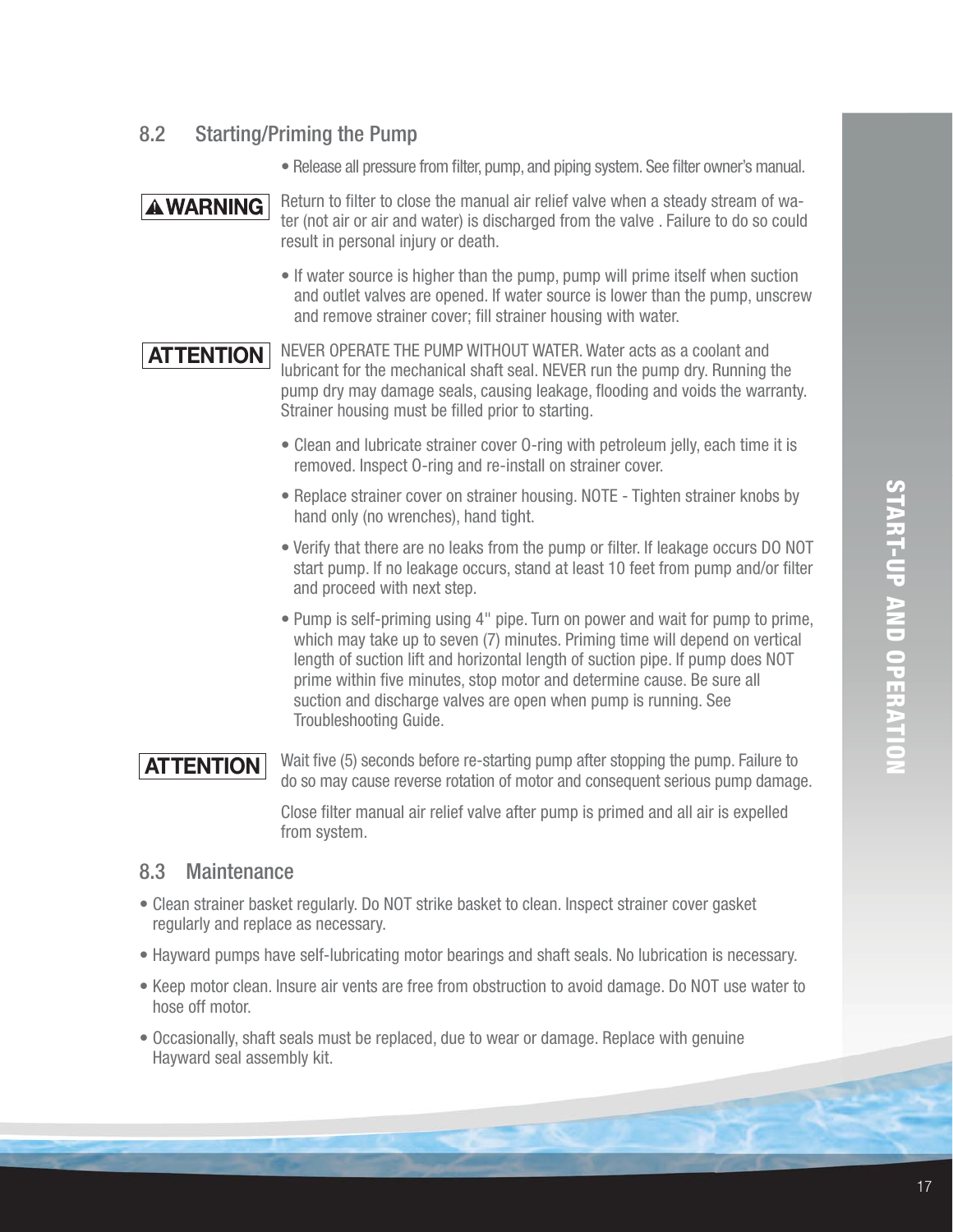#### 8.4 Storage/Winterization



**AWARNING** Separation Hazard. Do not purge the system with compressed air. Purging the system with compressed air can cause components to explode, with risk of severe injury or death to anyone nearby. Use only a low pressure (below 5 PSI), high volume blower when air purging the pump, filter, or piping.



Allowing the pump to freeze will void the warranty.

**ATTENTION**

 Use ONLY propylene glycol as antifreeze in your pool/spa system. Propylene glycol is nontoxic and will not damage plastic system components; other anti-freezes are highly toxic and may damage plastic components in the system.

Drain all water from pump and piping when expecting freezing temperatures or when storing pump for a long time (see instructions below).

Keep motor dry and covered during storage. To avoid condensation/corrosion problems, do NOT cover or wrap pump with plastic film or bags.

#### 8.5 Storing Pump For Winterization



**AWARNING** To avoid dangerous or fatal electrical shock hazard, turm OFF power to motor before draining pump . Failure to disconnect power may result in serious personal injury or death.

- 1. Drain water level below all inlets to the pool.
- 2. Remove drain plugs from bottom of strainer body, and remove strainer cover from strainer housing.
- 3. Disconnect pump from mounting pad, wiring system (after power has been turned OFF), and piping system.
- 4. Once the water is drained from pump, re-install the strainer cover and drain plugs. Store pump in a dry area.

## 9. Maintenance/Conservation - Strainer



Before touching, disconnect the electricity supply.



**Hazardous pressure. Before removing strainer cover, loosen or remove drain plug in strainer body and release all pressure.**



Please remember that changes in position of the valves will be made at all times with the motor switched off. Regularly check and clean the strainer basket (page 23). To remove the basket, place all valves in the "off"position.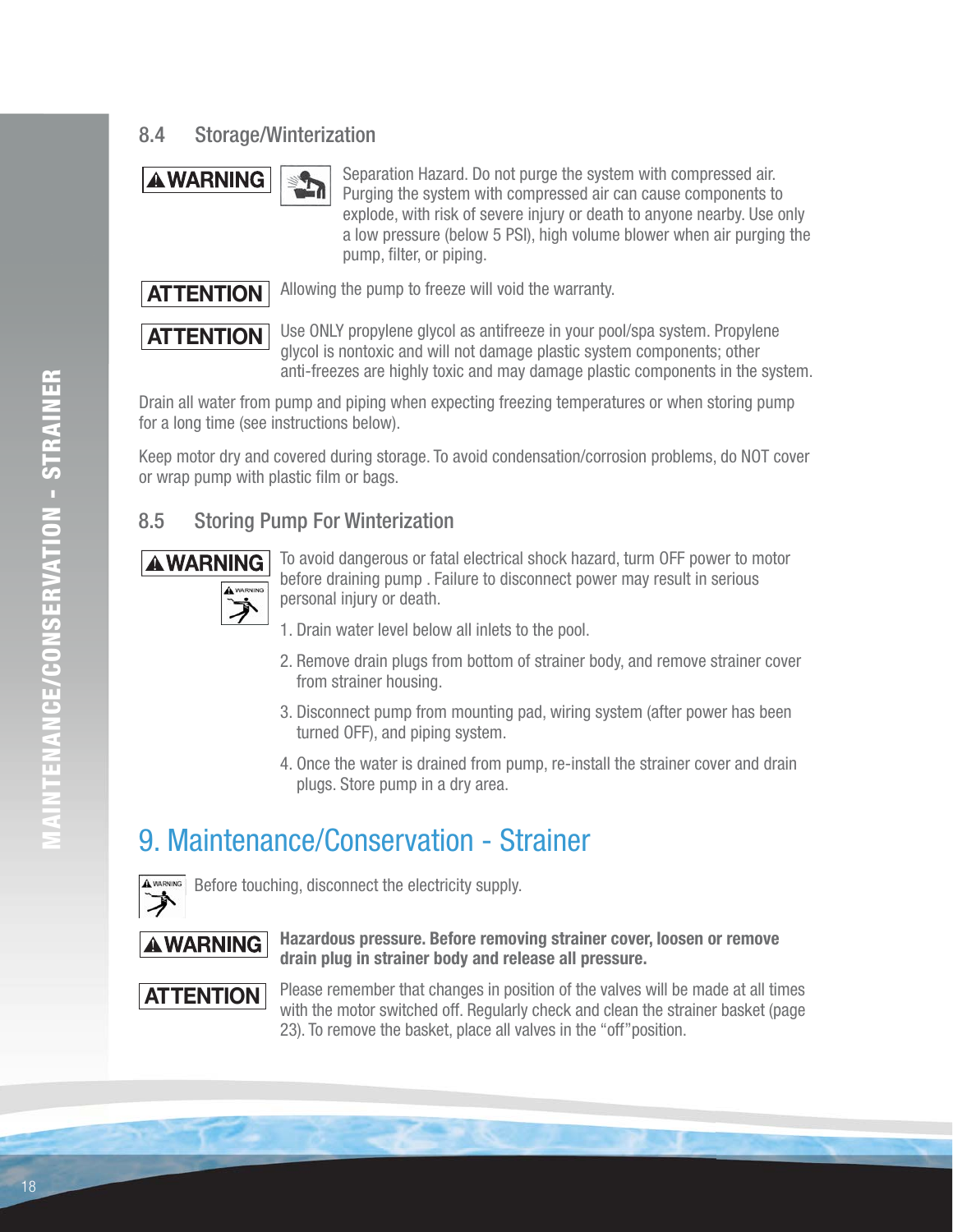Loosen the cover of the strainer, remove the basket and clean it under running water; "do not strike" to avoid its deterioration. To re-place the basket, introduce it gently, until it is in its original position. The transparent cover must be cleaned with water and neutral soap; "do not use detergents." Do not place the strainer in chemicals.



**NOTICE** Do not allow pump to freeze.

Remove strainer cover to allow interior to dry out when storing for the season. When interior is dry, replace cover.

Remove drain plug when storing for season. Leave plug out until system is restarted the following season.

### **ATTENTION**

If the pump is switched off for long periods of time, should there be a danger of frost, the pump casing and strainer (page 23) should be emptied by loosening the emptying drain plug along with its O-ring seal. Before starting the pump, replace the drain plug and its O-ring seal. Fill the strainer with water and check with a screwdriver that the motor is not jammed (see fig. 1, page 22). If the shaft has seized up, call a qualified technician. In the event of the motor flooding, do not try to start it; call an electrician to dismount the motor in order to dry it.

To remove strainer cover, unscrew lid bolts. If necessary, use a wrench on flats when removing lid bolts.

 A clogged basket will cause cavitation, which will damage strainer basket, impeller, and pump. Clean weekly or each time you vacuum pool, whichever comes first. **NOTICE**

When installing cover, clean O-Ring surface in strainer body.

Lubricate, sealing surfaces of strainer cover O-Rings and body, and threads and faces of lid bolts with petroleum jelly to prevent corrosion, improve seal, and ease maintenance.

Center strainer cover when installing it (especially when pressure testing).

Hand tighten lid bolts. When tightening, alternate back and forth between bolts to compress O-Ring evenly.

If possible, protect from weather at all times.

For storage of outdoor installation:

- 1. Drain system.
- 2. Dry as much as possible.
- 3. Lubricate with petroleum jelly.
- 4. Reassemble.
- 5. Leave drain plug out during storage.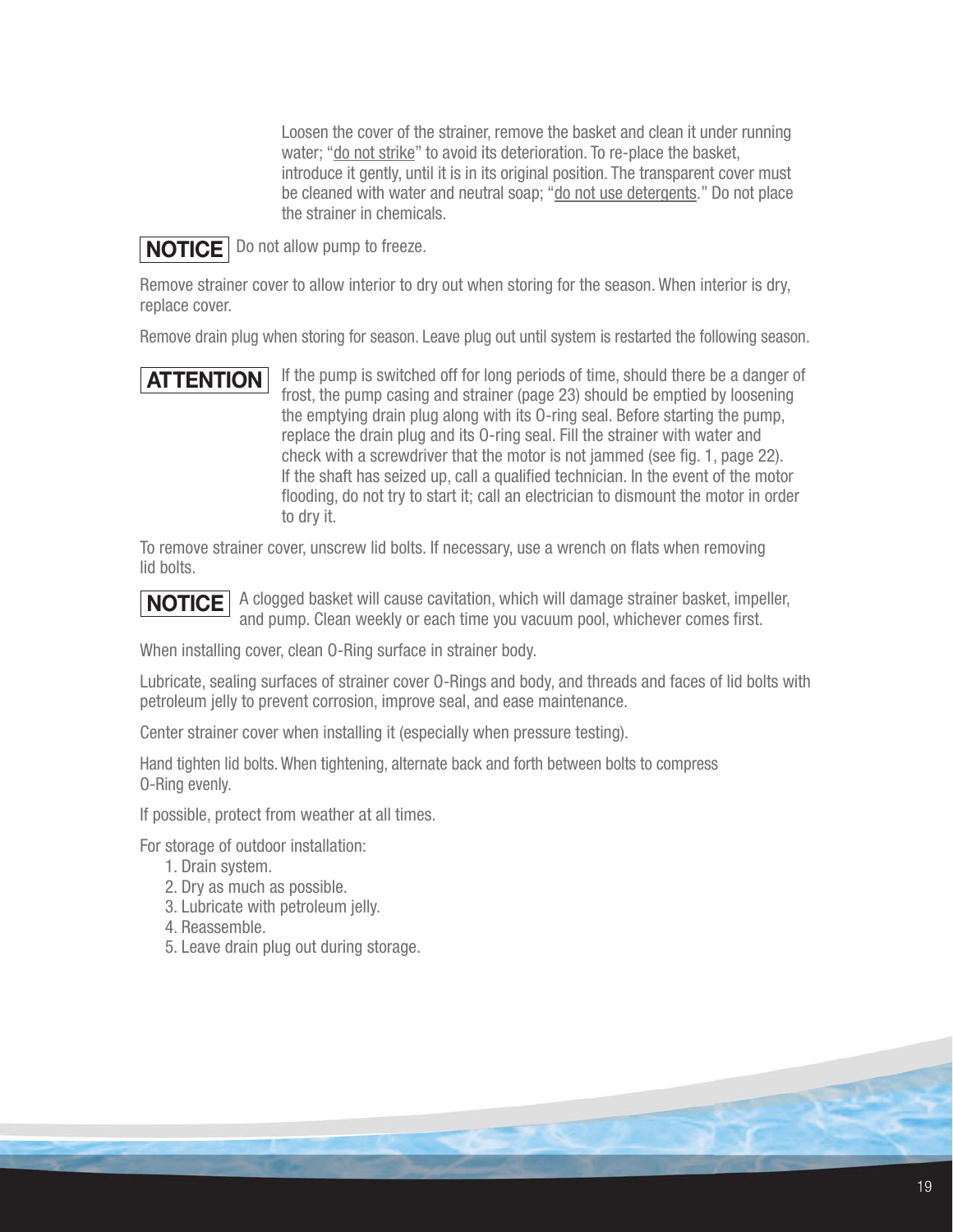## 10. Assembly/Disassembly



Before performing any operation, all valves must be in the "off" position; having checked this:

- Disconnect all power (this must be done by a licensed electrician).
- $\bullet$  Loosen and remove the supply cables on the junction box (fig. 4, page 23).
- Release the plumbing connections.
- Empty the pump, loosening the drain plugs with their two O-ring seals.

## **ATTENTION**

 In order to dismount and disassemble the pump, please see the detail drawing (fig. 4, page 23). In order to remove the motor from the pump casing, remove the six screws and the two screws, remove the motor with the impeller. In order to dismount the impeller loosen the screw and its O-Ring using an allen key nº 8; this way the impeller will be loose. By doing this operation the mechanical seal will be loose, too. The diffuser is already free.

#### **"All parts to be assembled must be clean and in perfect condition for use." ATTENTION**

In order to assemble the pump:

- Assemble the mechanical seal, (fig. 4, page 23), assemble the rotary part of the seal above the back flange of the impeller by pressing until this falls into the space; the retainer will have been lubricated with water beforehand.
- Assemble the impeller on the shaft, affixing this with the screw and the O-ring using an allen key nº 8.
- At the junction of the pump with the motor, keep in mind that the diffuser flange, and all other connections, must fit into the correct space.

To order any spare parts, indication must be given of the denomination, number shown on the exploded drawing (page 23) and nameplate ratings.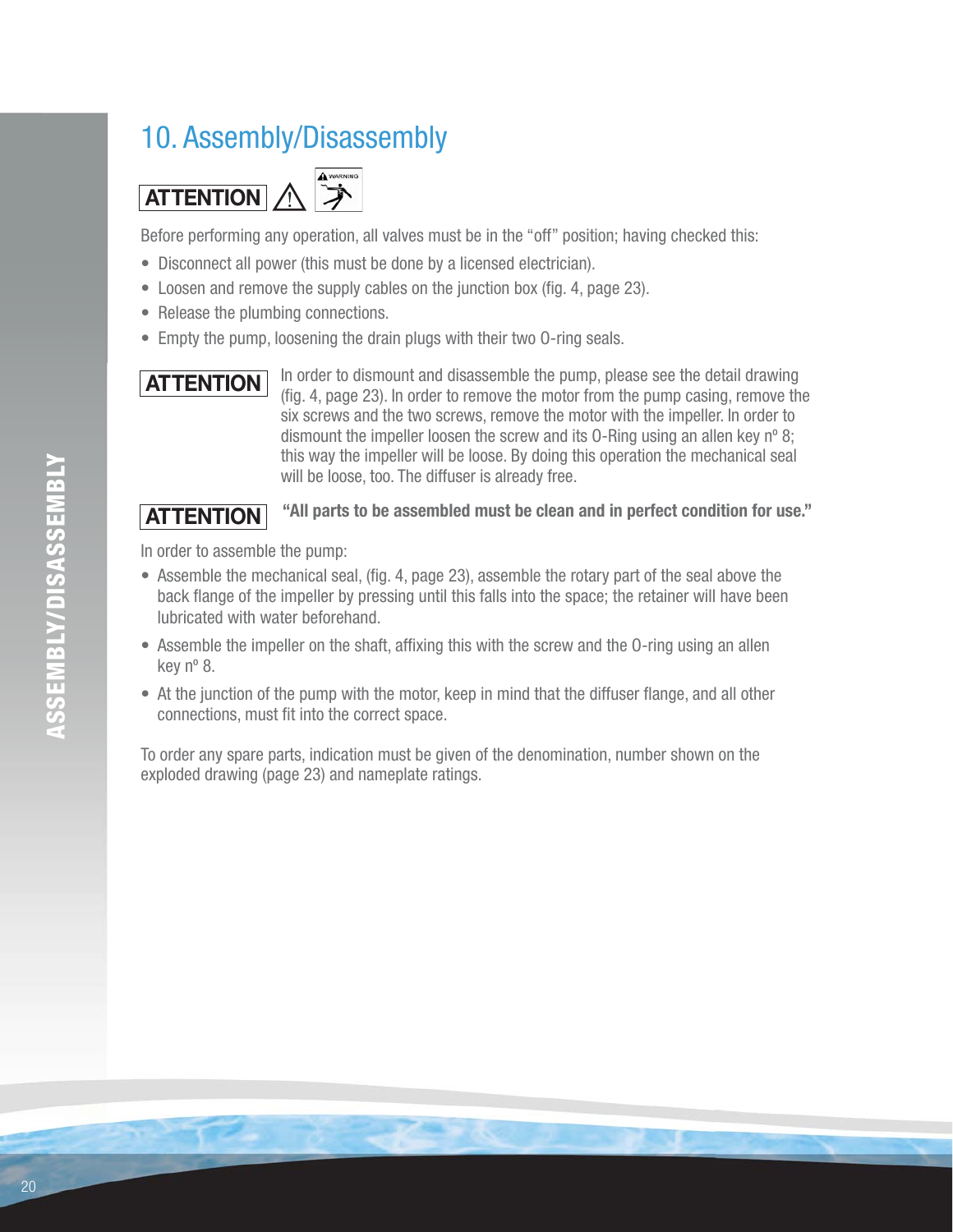# 11. Troubleshooting

|                                             | <b>PROBABLE CAUSE</b> |                                     |   |   |   |   |   |           |           |                                     |           |   |           |                                 |           |           |   |           |
|---------------------------------------------|-----------------------|-------------------------------------|---|---|---|---|---|-----------|-----------|-------------------------------------|-----------|---|-----------|---------------------------------|-----------|-----------|---|-----------|
| <b>SYMPTOM</b>                              |                       | <b>GROUP 1</b><br><b>ELECTRICAL</b> |   |   |   |   |   |           |           | <b>GROUP 2</b><br><b>MECHANICAL</b> |           |   |           | <b>GROUP 3</b><br><b>SYSTEM</b> |           |           |   |           |
|                                             |                       | B                                   | C | D | E | F | G | H         |           | J                                   | A         | B | C         | D                               | A         | B         | C | D         |
| PUMP RUNS, BUT NO<br><b>WATER DELIVERED</b> |                       |                                     |   |   |   |   |   |           |           |                                     | $\bullet$ |   |           |                                 | ٠         | $\bullet$ |   | $\bullet$ |
| NOT ENOUGH WATER DELIVERED                  |                       |                                     | О |   |   |   |   |           |           |                                     | $\bullet$ |   | $\bullet$ |                                 | ∙         | $\bullet$ |   |           |
| NOT ENOUGH PRESSURE                         |                       |                                     | ٠ |   |   |   |   |           | $\bullet$ |                                     | $\bullet$ |   | $\bullet$ |                                 | $\bullet$ | $\bullet$ |   |           |
| <b>EXCESSIVE VIBRATION</b>                  |                       |                                     |   |   |   |   |   |           | $\bullet$ |                                     | $\bullet$ |   |           | $\bullet$                       |           | $\bullet$ | ● |           |
| ABNORMAL NOISE                              |                       |                                     |   |   |   |   |   |           | $\bullet$ |                                     | $\bullet$ |   |           | $\bullet$                       |           | $\bullet$ |   |           |
| <b>PUMP STOPS</b>                           |                       |                                     |   |   |   |   |   | $\bullet$ |           |                                     |           |   |           |                                 |           |           |   |           |
| OVERHEATING                                 |                       | ٠                                   |   |   |   |   |   |           |           |                                     |           |   | ٠         |                                 |           |           |   |           |

| <b>CAUSE</b>                                               | <b>CORRECTIVE ACTION</b>                                                                                                                             |
|------------------------------------------------------------|------------------------------------------------------------------------------------------------------------------------------------------------------|
| <b>1. ELECTRICAL</b>                                       |                                                                                                                                                      |
| A. NO VOLTAGE IN POWER SYSTEM                              | Check phase-to-phase on line side of starter contactor.<br>Check circuit breaker or fuses.                                                           |
| B. NO VOLTAGE ON ONE PHASE                                 | Check phase voltage on line side of starter contactor. Isolate open<br>(THREE PHASE UNITS) circuit (circuit breaker, fuse, broken connections, etc.) |
| C. LOW VOLTAGE AT MOTOR                                    | Running voltage across each leg of motor must be $\pm$ 10% of nominal voltage<br>shown on nameplate.                                                 |
| D. MOTOR LEADS IMPROPERLY GROUPED<br>FOR VOLTAGE           | Refer to lead grouping diagram on motor nameplate.                                                                                                   |
| E. CONTROL FAILURE                                         | Check control device, starter contactor, H-O-A selector switch, etc., for malfunction.                                                               |
| F. THERMAL OVERLOAD SWITCH OPEN                            | Check for drag or other overload.                                                                                                                    |
| <b>G. INSULATION FAILURE</b>                               | Check motor or windings to ground with megohmmeter.                                                                                                  |
| H. OPEN WINDINGS                                           | Check leg-to-leg with ohmmeter.                                                                                                                      |
| <b>L FREQUENCY VARIATION</b>                               | Check frequency of power system.<br>Must be less than 5% variation from motor nameplate rating.                                                      |
| J. WRONG DIRECTION OF ROTATION                             | Reverse rotation of three phase motor by interchanging any two leads.<br>See Manufacturer's Instructions for reversing single phase motor.           |
| <b>2. MECHANICAL</b>                                       |                                                                                                                                                      |
| A. FLOW THROUGH PUMP COMPLETELY<br>OR PARTIALLY OBSTRUCTED | Locate and remove obstruction. Refer to Repair Instructions for disassembly.                                                                         |
| <b>B. PUMP NOT PRIMED</b>                                  | Reprime. Inspect suction system for air leaks.                                                                                                       |
| C. INTERNAL LEAKAGE                                        | Check impeller for wear of controlled clearances. (See Repair Instructions.)                                                                         |
| D. LOOSE PARTS                                             | Inspect, repair.                                                                                                                                     |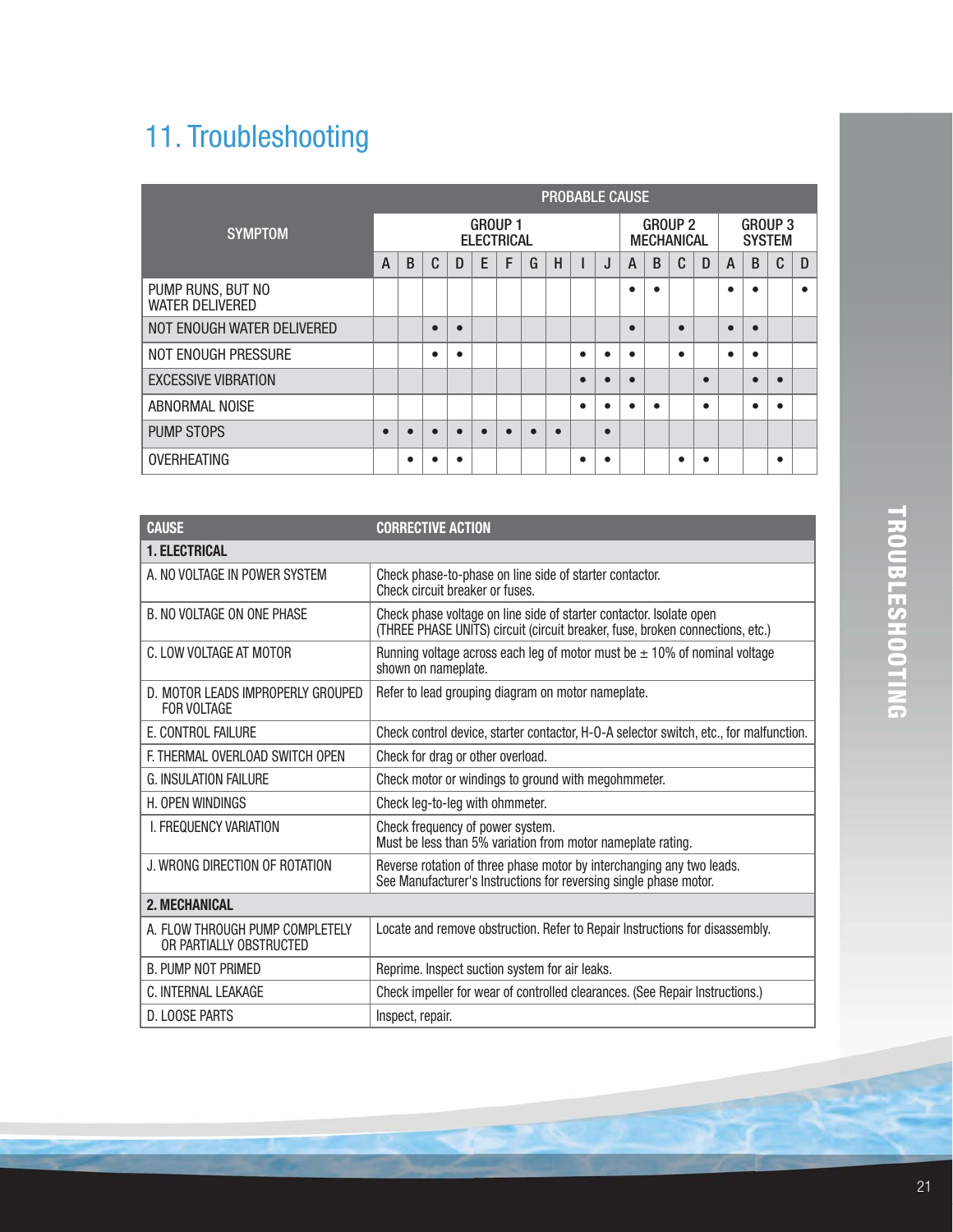| <b>CAUSE</b>                                                                                | <b>CORRECTIVE ACTION</b>                                                                                                                                                                                                       |
|---------------------------------------------------------------------------------------------|--------------------------------------------------------------------------------------------------------------------------------------------------------------------------------------------------------------------------------|
| 3. SYSTEM                                                                                   |                                                                                                                                                                                                                                |
| A. PRESSURE REQUIRED BY SYSTEM AT<br>DESIGN FLOW RATE EXCEEDS<br>PRESSURE RATING OF PUMP    | Compare pump pressure and flow rate against pump characteristic curve.<br>Check for closed or partially closed valve in discharge piping system.<br>Reduce system pressure requirement. Increase pressure capability of pump.  |
| B. OBSTRUCTION IN SUCTION PIPING                                                            | Locate and remove obstruction.                                                                                                                                                                                                 |
| C. PRESSURE RATING OF PUMP EXCEEDS<br>PRESSURE REQUIREMENT OF SYSTEM<br>AT DESIGN FLOW RATE | Compare pump pressure and flow rate against pump characteristic curve.<br>Inspect discharge piping system for breaks, leaks, open by-pass valves, etc.<br>If necessary, reduce flow rate by partially closing discharge valve. |
| D. SUCTION LIFT EXCEEDS<br>10'DESIGN MAXIMUM                                                | Locate pump closer (vertically) to water source.                                                                                                                                                                               |

## 12. Illustrations and Electrical Drawings

Figure 1



#### Figure 2 - 330V Connection













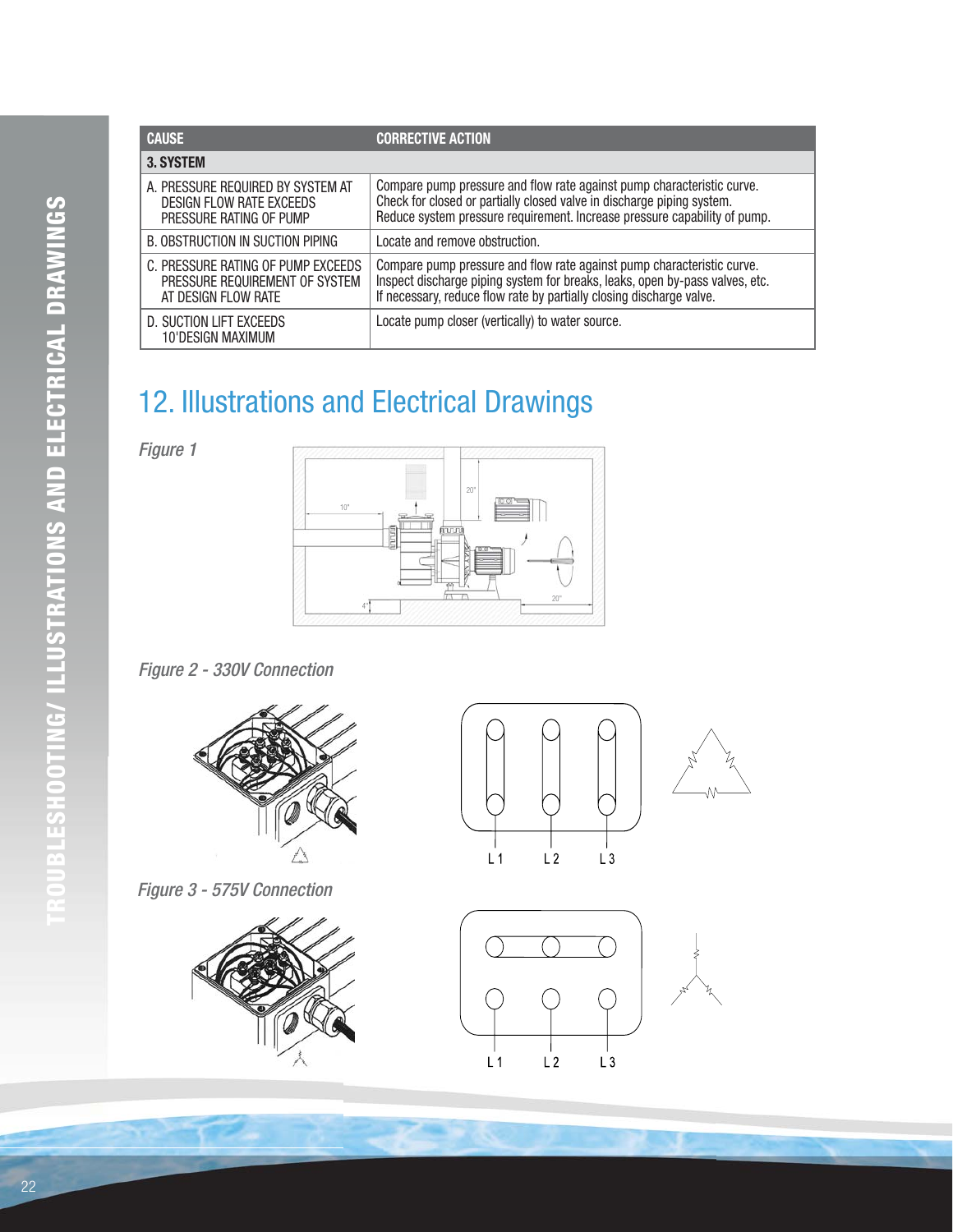

| PART NUMBER      | SIZE / DESCRIPTION       | GTIN          | <b>COMPONENTS</b>                                                                      | <b>DRAWING</b><br>NUMBER     | CARTON<br>QTY |
|------------------|--------------------------|---------------|----------------------------------------------------------------------------------------|------------------------------|---------------|
| HCP 4000 SERIES  |                          |               |                                                                                        |                              |               |
| HCXP6000A        | Lid Bolt Set             | 0610377136143 | Cover Screw<br>Pin                                                                     | 6                            |               |
| HCXP6001A        | Pump Lid                 | 0610377136150 | Pump Lid<br>Pump Lid 0-ring                                                            | $\overline{\mathbf{c}}$<br>3 | 1             |
| HCXP6002A        | <b>Filter Basket</b>     | 0610377136167 | <b>Filter Basket</b><br>Handle.                                                        | 5<br>4                       |               |
| HCXP6004A        | Seal Set                 | 0610377136181 | Diffuser Gasket<br>Seal - spring<br>Seal - ceramic<br>Flange O-ring<br>Impeller 0-ring | 11<br>14<br>15<br>16<br>37   | 1             |
| HCXP6005A        | Diffuser (HCP55/HCP75)   | 0610377136198 | Diffuser 501/751<br>Screw DIN 7985 M3-45                                               | 12<br>45                     | 1             |
| HCXP6006A        | Diffuser (HCP100/HCP125) | 0610377136204 | Diffuser 1001/1251<br>Screw DIN 7985 M3-45                                             | 12<br>45                     | 1             |
| <b>HCXP6007A</b> | Impeller HCP55           | 0610377136211 | Impeller 501 - 60Hz<br>Impeller Stopper<br>Impeller O-ring                             | 13<br>36<br>37               | 1             |
| HCXP6008A        | Impeller HCP75           | 0610377136228 | Impeller 751 - 60Hz<br>Impeller Stopper<br>Impeller 0-ring                             | 13<br>36<br>37               | 1             |
| HCXP6009A        | Impeller HCP100          | 0610377136235 | Impeller 1001 - 60Hz<br>Impeller Stopper<br>Impeller O-ring                            | 13<br>36<br>37               | 1             |
| <b>HCXP6010A</b> | Impeller HCP125          | 0610377136242 | Impeller 1251 - 60Hz<br>Impeller Stopper<br>Impeller O-ring                            | 13<br>36<br>37               | 1             |
| <b>HCXP6011A</b> | Pump Casing              | 0610377136259 | Pump Casing<br>O-ring Screw Pump Casing 16 x 3<br>0-ring Pump Casing 124 x 4           | 17<br>23<br>22               | 1             |
| HCXP6012A        | Pump Support             | 0610377136266 | Pump Support<br>Rubber Pad<br>Supplement                                               | 18<br>48<br>49               | 1             |